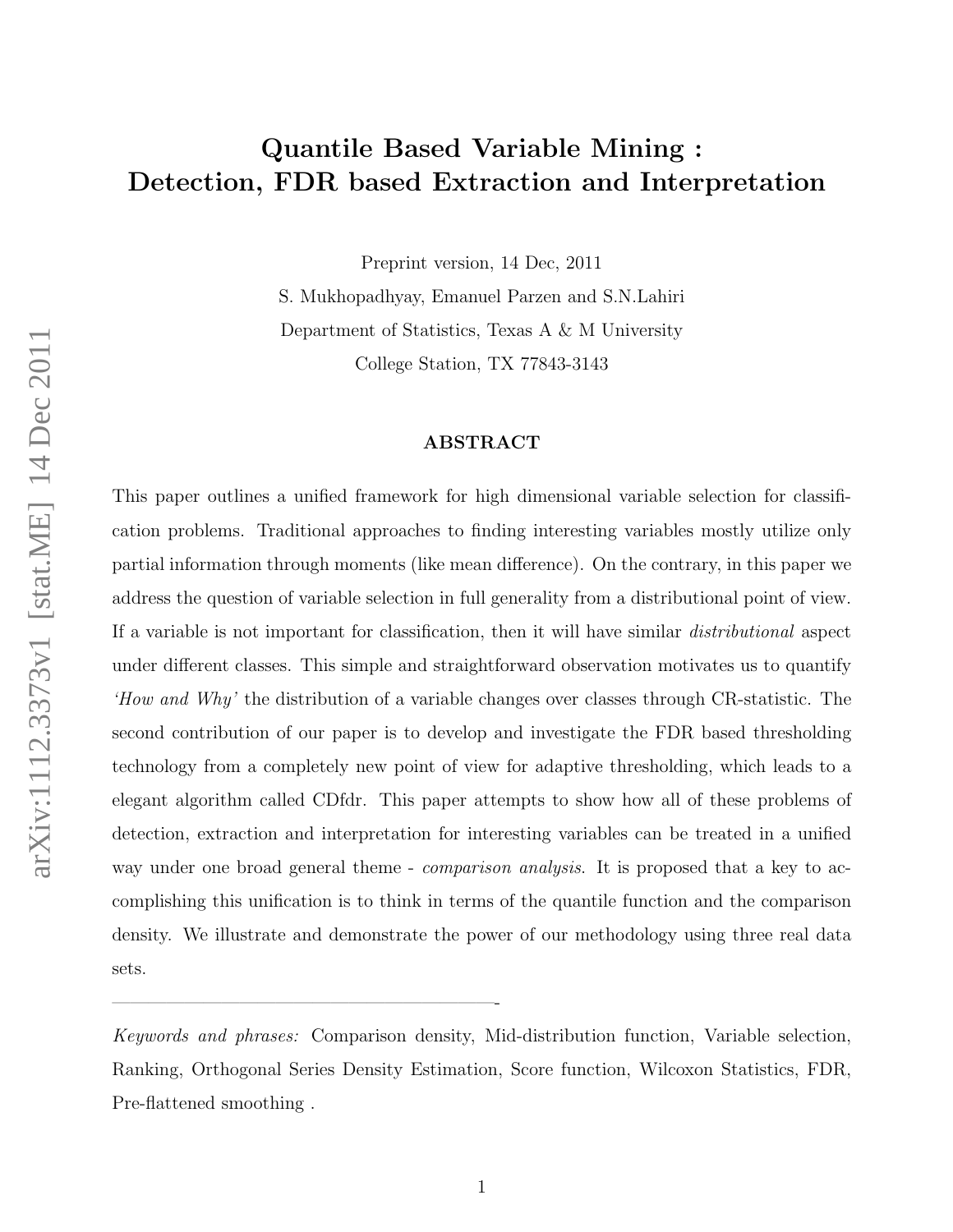## 1 Introduction

Consider a classification problem where we have a large number of predictor variables  $X_1, X_2, \ldots, X_p$ and where Y denotes the class labeling. Our goal is to find the most 'influential' variables, and more importantly, to gain a deeper insight on the questions : why and when as well as how a variable could be influential, through visualization. This extra piece of information can help applied researchers not only to identify the *needle* in a haystack but to classify them according to their *impact types* and thus, provide specific hypotheses for further investigation.

To capture the interesting variables, first we need to understand how a variable could be informative about the classes. For this we consider a few illustrative examples and attempt to define exactly what is meant by 'interesting/uninteresting'. Figure [1](#page-2-0) gives an idea about discriminatory information *(how and what)* a variable could render and set the stage for our method. We now highlight a few key aspect of Figure [1](#page-2-0) with regard to variable selection methodology

(a.) Information: Distribution vs. Moments. Figure 1 in panel A, demonstrates the difference in location and scale of variable  $\#$  14 (Bilirubin) of the Hepatitis data [\(Diaconis and Efron,](#page-25-0) [1983\)](#page-25-0) for the two classes, 'dead' and 'alive'. Note that the variability of Bilirubin is higher in the "red" class ('dead') compared to the blue one. Similarly, Panel C on the distribution of Gene # 610 of the Prostate Cancer data (cf. Section 5) for the two classes ('sick' and 'health') shows contrasting skewness and considerable departure from normality and Panel D on Gene # 332 of the same data set clarifies the existence of contrasting tail behavior and the presence of bi-modality, which gives a strong message about the presence of the disease ; This shows that each variable may exhibit a different kind of information and we want our methodology to be flexible enough to capture these effects. So, this automatically raises the issue as to how we can possibly identify the variables with different types of information and how we should measure those in a coherent manner. Thus we need a methodology that, lets the data determine the variables of importance to the greatest extend possible.

This paper aims to exploit the *distributional* information of a variable over different classes by developing a set of score statistics to quantify that. This is in marked contrast to the current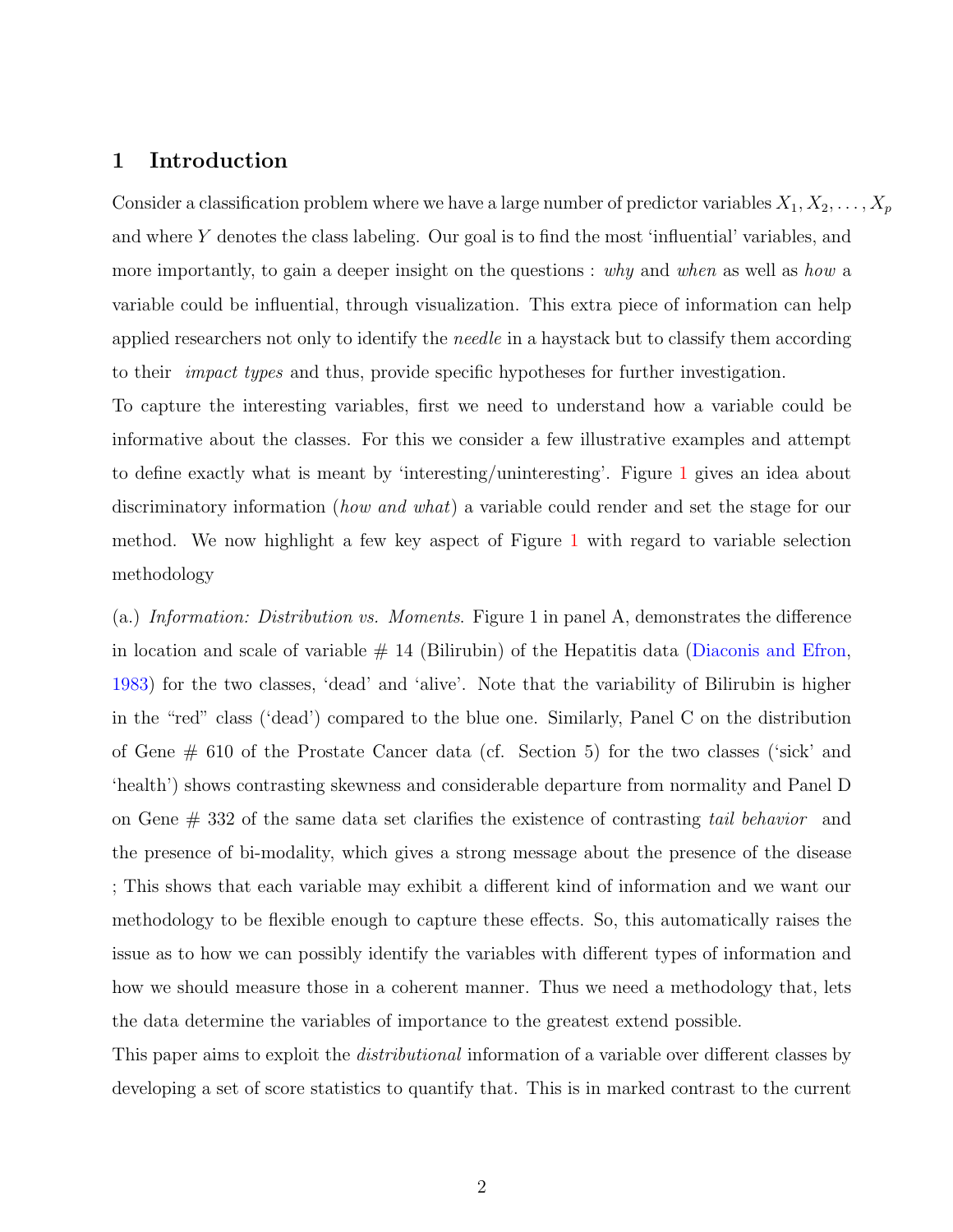

<span id="page-2-0"></span>Figure 1: Important Variables are Different for Different reasons : Panels A,B : give is the plots of the distributions of Variable  $\#$  14 (continuous) and  $\#$  1 (categorical) for hepatitis data set over two classes  $Y = 1$  ('Dead') and  $Y = 0$  ('Alive'). Panels C and D: show distribution of Genes # 610 and # 332 of the Prostate Cancer data, over the two classes  $Y = 1$  ('Cancer') and  $Y = 0$  ('Healthy'). It shows that the distinguishable discriminatory pattern is different for different variables .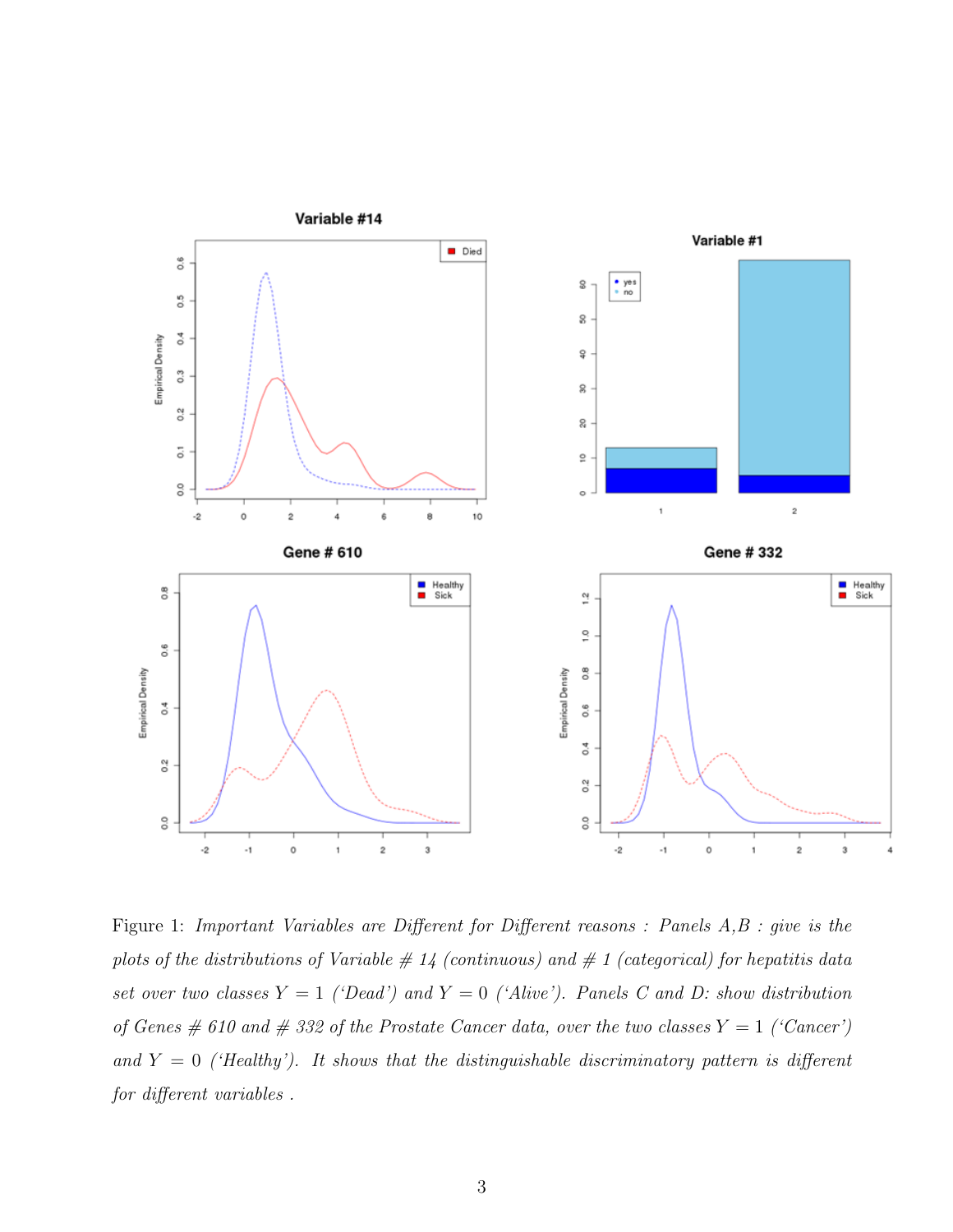practice of identifying 'interesting' of variable solely on the basis of a single moment based information ( e.g., mean level change).

Remark 1 (Biological Significance). Not until very recently, biologist have noticed the importance of detecting the higher order information in genes. [Feinberg and Irizarry](#page-25-1) [\(2010\)](#page-25-1) and [Hansen et al.](#page-25-2) [\(2011\)](#page-25-2), have argued and confirmed the importance of detecting genes which are differentially expressed in terms of "variability" as opposed to the traditional approach of discriminating on the basis of the "*mean*" *change* for colon tumor. This is further confirmed by Figure [1,](#page-2-0) where we can easily see that diseased class exhibit higher variability than the normal class for all of the variables. Although most traditional variable selection approaches use only partial discriminative information through the first order (i.e., through the mean level) to filter the important variables, our method is flexible enough to detect those genes which show increased variability and other specific distributional aspects (e.g., higher order moment information) in cancer tissues compared to healthy normal samples and thus, have the potential to find a new set of disease-related genes which was not previously anticipated.

(b.) Nonparametric and Robust. Our approach is fully nonparametric and robust. Further it can accommodate missing values (e.g., the Hepatitis data set that we refer to Fig. 1 contains lots of missing observations). Another useful quality of our methodology is that it is *invariant* under monotone transformations, as a result of it works perfectly fine without any type of normalization techniques (specially for microarray data). The extended long tail of Gene  $#$ 332 in panel C and the omnipresence of noise in the microarray data necessitate robustness against departure from normality, which is guaranteed by our method.

(c.) Unification and Integration. Our methodology provides a mechanism for handling continuous, discrete and categorical variables (Hepatitis data contains all of them) through an ingenious *mid-distribution transformation*. This enables us to propose a unified method for finding differentially expressed genes under different microarray platforms (DNA microarray technology/Counting based technology like Massively parallel signature sequencing (MPSS)/Next generation sequencing technology (RNASeq data)).

(d.) Characterizing the Information content. Each interesting variable has different information content for different reasons and that is why we seek a method that would shed light on how and why a particular variable is important. One of the most important features of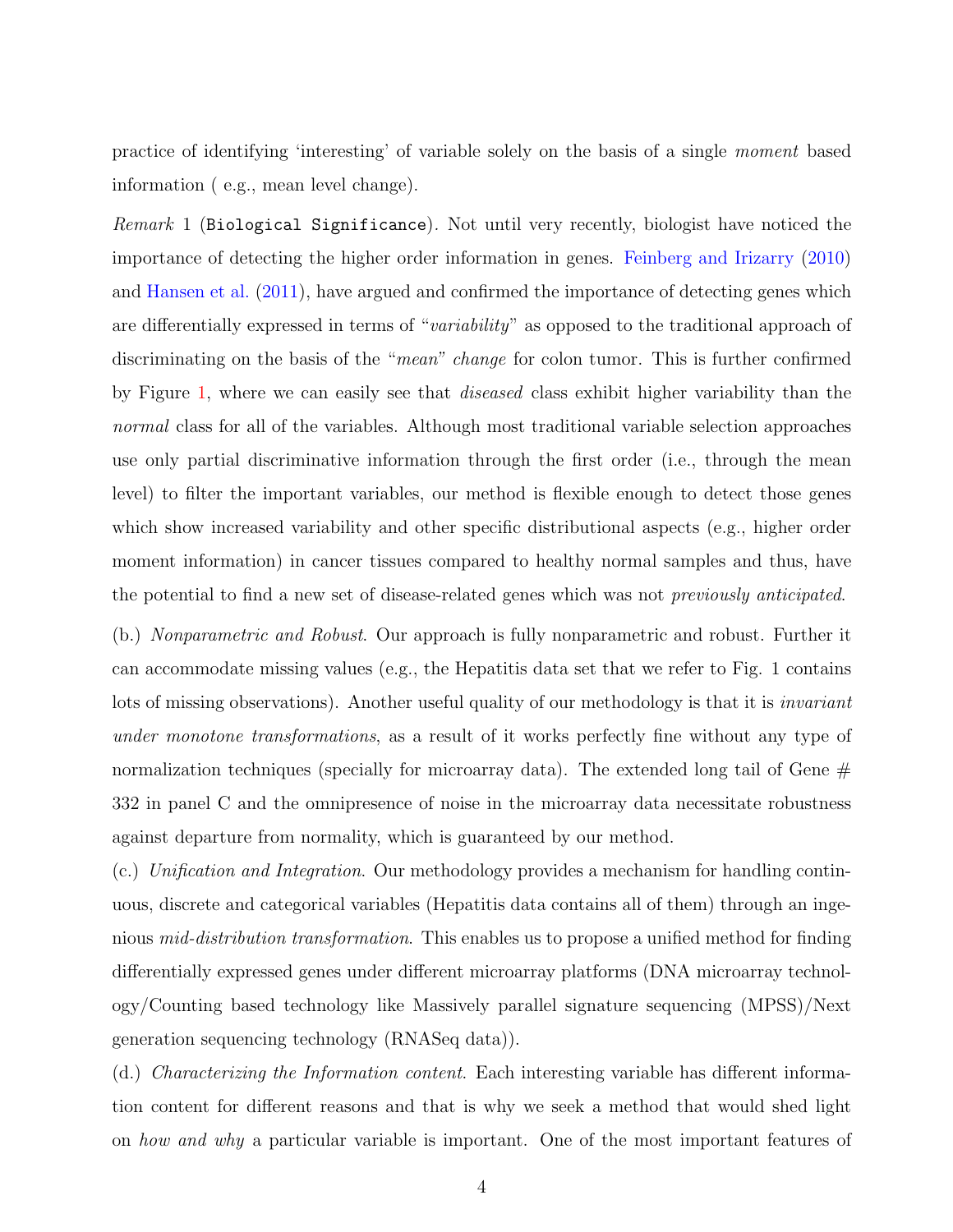our method is its ability to offer additional interpretability and understanding in scientifically meaningful terms through visualization. This non-classical property of variable selection would help the scientist to get a fuller picture of what is happening.



<span id="page-4-0"></span>Figure 2: Importance ordering : Each panel plots the value of CR-statistics after sorting. Panel A deals with the Hepatitis study where we can see a natural gap, marked using a gray dotted line. Panel B: Prostate cancer study. We have only plotted top 100 score statistics for clarity. Our CDfdr algorithm presented in the Section 6.2 detects such natural gaps or thus selects proper thresholds

In Sections 2-4 we discuss several key concepts and present a novel algorithm to compute and interpret such variable importance measures once we quantify the importance of each of the variables, we can rank the variables in a decreasing order as in Figure [2.](#page-4-0) Section 5-6, the main part of the paper, describes a simple and straight forward approach for FDR corrected threshold selection based on comparison density. It turns out that the threshold selection problem is intimately related to the problem of estimating the tail of the ratio of two density. In this respect, we have developed an elegant fully nonparametric approach to FDR based adaptive thresholding, which we shall refer to as the *CDfdr Algorithm*. The key to accomplishing this also turns out to be expressing the FDR in terms of the comparison density, a fundamental concept introduced by [Parzen](#page-26-0) [\(1979\)](#page-26-0).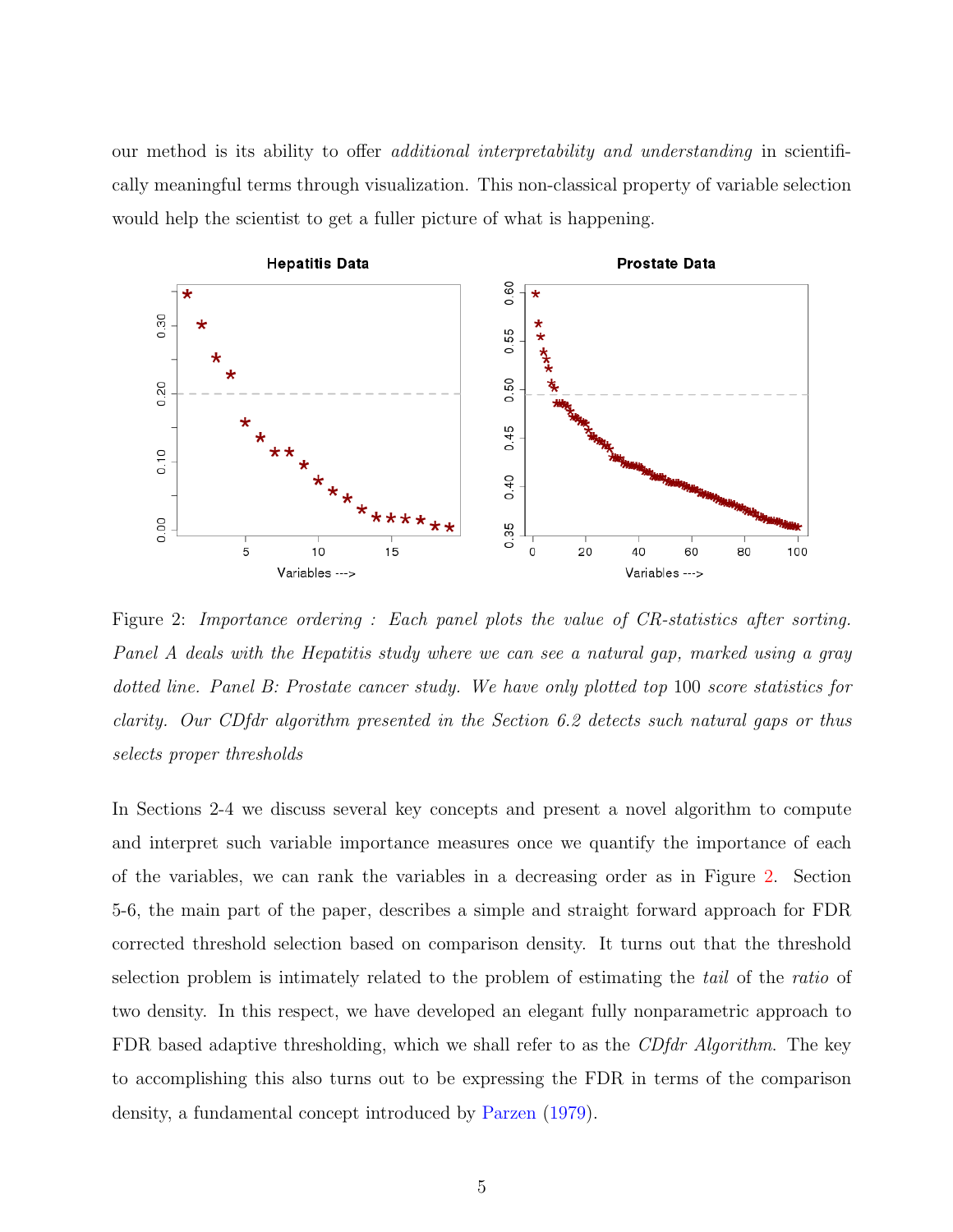The main observation behind the construction of the proposed CDfdr based variable selection procedure is that directly estimating the ratio of two density is more efficient and stable, compared to estimating them separately and then taking the ratio. We also employ an approach based on Pre-flattened smoothing of comparison density which can efficiently capture the behavior of the tail of the ratio of two densities. This connection among the comparison density, the false discovery rate and the Pre-flattening approach is new. Our framework for threshold selection provides a new perspective that could be considered as a general methodology for adaptive threshold selection for recovering signal from its noise corrupted version.

In summary, we provide a fresh look at the problem of variable selection and address the issue using various key concepts from modern quantile based nonparametric methods. In the first part (Section 2-4) of the paper, we describe the background concepts and attempt to build the detector based on CR-statistic which can potentially quantify the 'informativeness' of a variable. The second part (Section 5-6) is devoted to building the CDfdr algorithm to separate the 'significant' (signal) variables from the noise. We have made a special effort to illustrate our concepts through various examples. This is a very difficult task as we are to work with thousands of variables where each variable is special in its own right. In this article, we have limited ourselves to the independent case while remaining central to the topic at hand. We do this primarily to introduce the remarkably powerful foundational ideas, which have enormous potential to tackle high dimensional inference from a completely nonparametric and robust point of view.

# 2 Background Concepts

### 2.1 Mid-Distribution Transform

### Definition and Properties.

[Parzen](#page-26-1) [\(1989\)](#page-26-1) introduced the seminal concept of a mid-distribution function, which is calculated as a transformation of ranks of the tied data. Let X be a random variable with distribution function  $F(x) = Pr(X \leq x)$  and probability mass function (pmf)  $p(x) = Pr(X = x)$ . The Mid-distribution function is defined as,

$$
F^{\text{mid}}(x) = F(x) - .5p(x), \ x \in \mathbb{R}.
$$
 (2.1)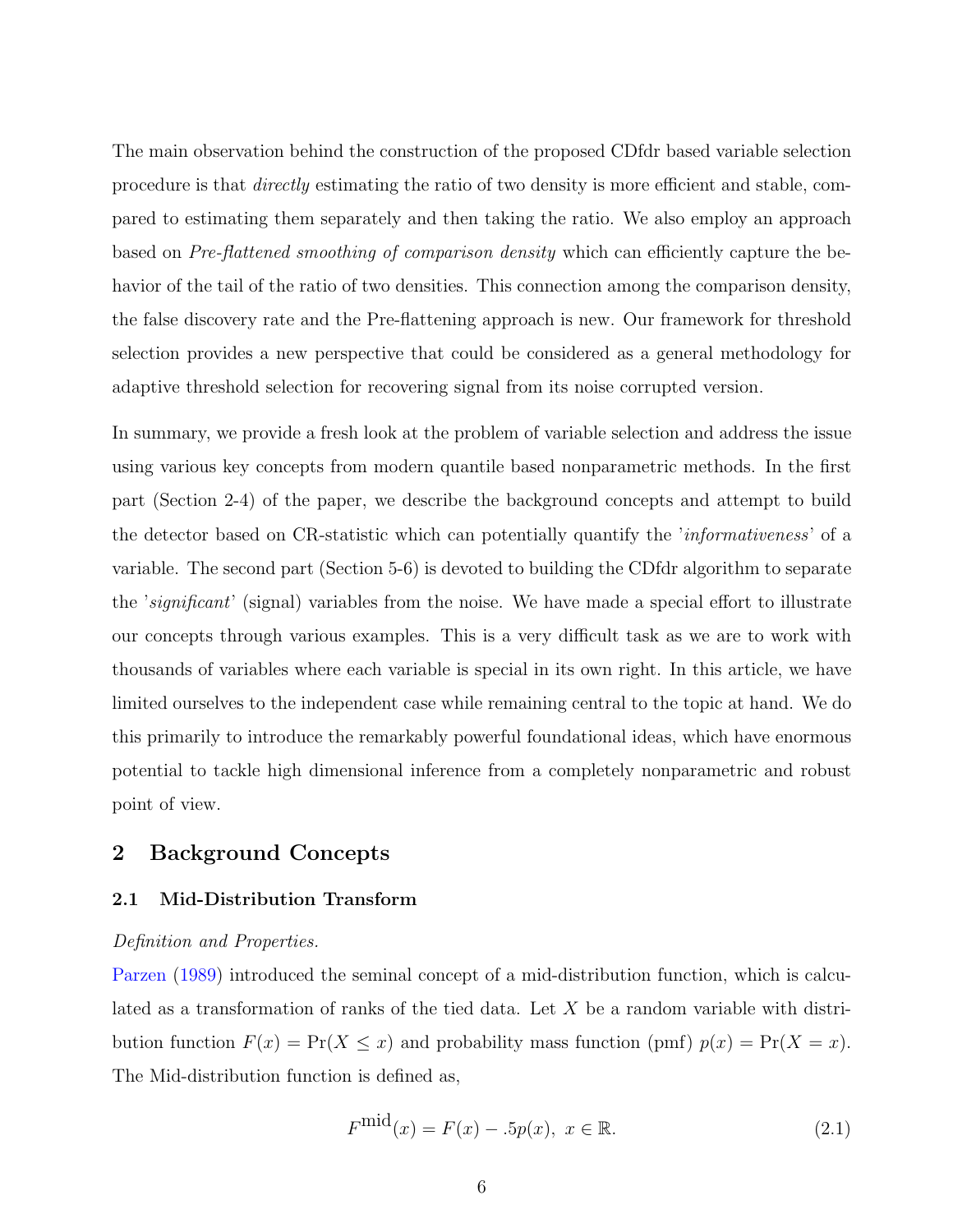<span id="page-6-0"></span>Table 1: Mid-Rank transformation of Protime variable (First 10 samples)

| $\mathbf{x}$ (Raw Data) $\begin{array}{ l l } 80 & 75 & 85 & 54 & 52 & 78 & 46 & 63 & 85 & 62 \end{array}$                                                              |  |  |  |  |  |  |
|-------------------------------------------------------------------------------------------------------------------------------------------------------------------------|--|--|--|--|--|--|
| $\textbf{u} \text{ (Mid-Rank)} \parallel 0.778 \quad 0.732 \quad 0.818 \quad 0.392 \quad 0.357 \quad 0.767 \quad 0.261 \quad 0.534 \quad 0.818 \quad 0.511 \quad \dots$ |  |  |  |  |  |  |

When the sample consists of distinct values,  $F^{\text{mid}}(x_j) = (R_j - .5)/n$ , where  $R_j$  is the rank of  $x_j$  in the sample of size n. For the tied cases we use the average rank instead of  $R_j$ . Note that for continuous random variable X, we have  $F^{\text{mid}}(X) = F(X) \sim U(0, 1)$ .

## A Small Example.

Table [1](#page-6-0) shows the raw data along with the corresponding mid-rank transformed version for first 10 sample values of variable  $# 18$  (Hepatitis data).

*Remark* 2 (Why Fmid-Transformation). (i) Unification: The notion of mid-rank transformation enable us to deal simultaneously with discrete and continuous distribution. (ii) Robustness : The rank based nature of the Fmid transformation makes it robust. (iii) Invariance Property & Normalization: The standard practice for normalizing microarray data is to take log-transformation (as a variance-stabilizing transformation) for normalization. But although log-transformation stabilizes the variance of high expression labels, it is known that this transformation increases the variance of the observations near the background. Our Fmid based nonlinear transformation is *invariant under monotone transformation* and we do not need to supply the calibrated (biased) microarray expression. Our method can directly work on the raw data and produce the same result. From another angle, Fmid based transformation could be considered as a universal normalization technique, regardless of the measurement error structure.

### How to Compute.

We will start all our nonparametric statistical data analysis by taking mid-rank based nonlinear transformation of the raw data **x**. Transforming the raw data **x** =  $(x_1, x_2, \ldots, x_n)$  into the Fmid-domain is simple and straightforward using the rank command in R.

$$
u \leftarrow \frac{[rank(\mathbf{x}, \text{ties.method} = \text{c("average")) - .5]}{n}.
$$
 (2.2)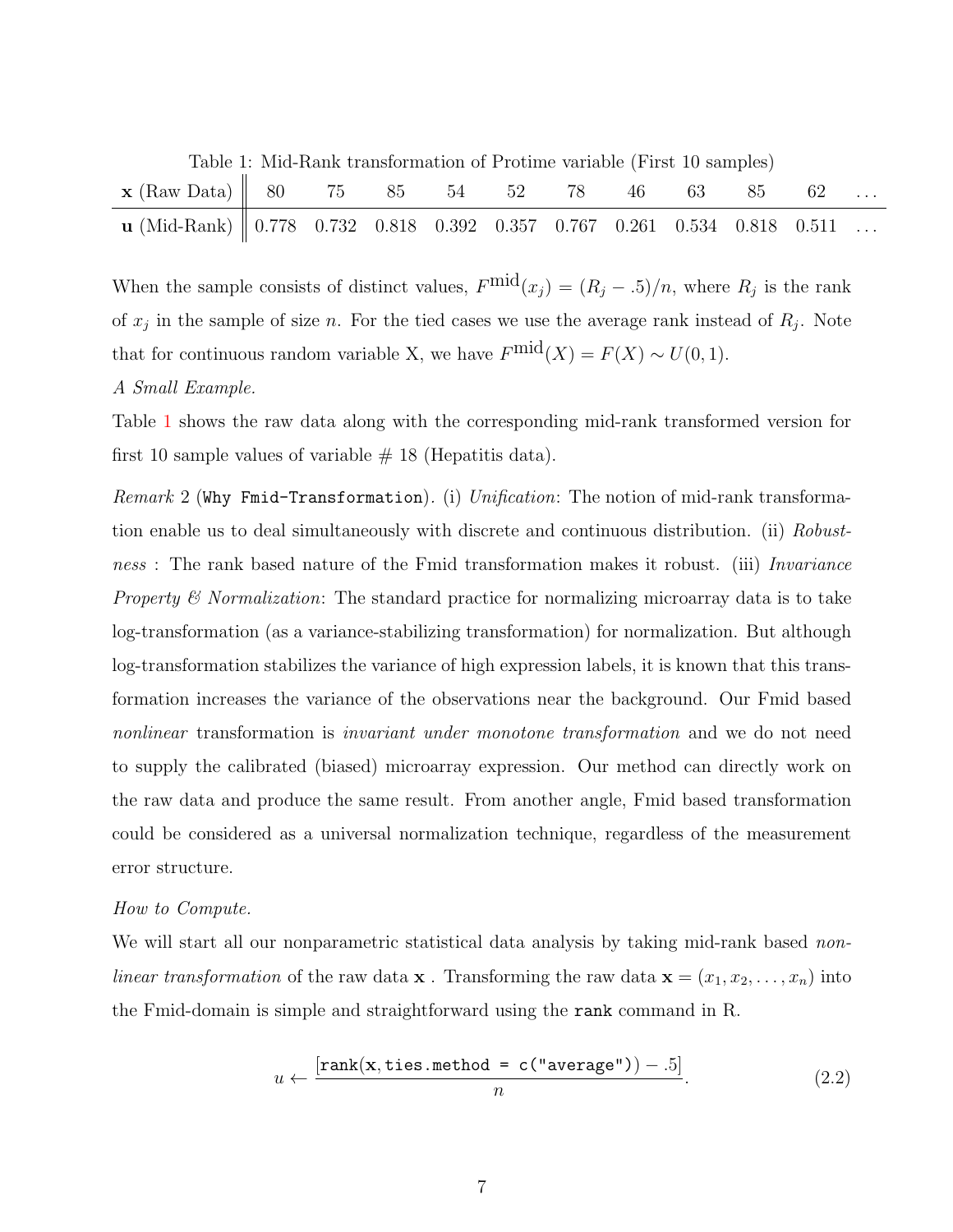From now on we will work with the U matrix rather than the  $X$  data matrix.

$$
\begin{array}{ccc}\n\text{Original Raw Data} & \rightarrow & \text{[Mid-Rank Transform Data]} \\
X & \rightarrow & U\n\end{array}
$$
\n
$$
(2.3)
$$

### 2.2 Two Sample Data Analysis & Comparison Density

#### Notation.

To motivate the concept of "Comparison Density", we consider the two population classification problem. We assume that  $(X_i, Y_i)$ ,  $i = 1, 2, ..., n$  are independent observations where Y is a binary 0 − 1 variable corresponding to the two populations from which we are observing the p dimensional random vector **X**, with corresponding sample sizes  $n_0$  and  $n_1$  (say). We use the notation  $F(x|Y = y) = Pr(X \le x|Y = y)$  to denote the conditional distribution of a single variable X, a generic component of the vector  $X$  (e.g.,  $X =$  Bilirubin level in Panel A of Figure [1](#page-2-0) ) given  $Y = y$ , where  $y \in \{0, 1\}$ . For notational simplicity, from now on, set

 $F(x|Y = 1) = F(x)$  (distribution of "red" class) and  $F(x|Y = 0) = G(x), x \in \mathbb{R}$ . Let  $H(x)$ denote the unconditional cumulative distribution (cdf) function which is given by

$$
H(x) = \pi F(x) + (1 - \pi)G(x),
$$

where  $\pi = \Pr(Y = 1)$ . For simplicity of exposition, suppose that  $F(\cdot)$  and  $G(\cdot)$  are absolutely continuous with quantile functions  $F^{-1}(\cdot)$  and  $G^{-1}(\cdot)$ , respectively.

## Comparison Distribution Function.

Under the classification setup for variable selection, our main objective is to compare the two distributions  $F$  and  $G$  and to check whether they differ *significantly*. Based on that, we declare whether the variable X is informative or not. To compare two probabilities  $p_1$ and  $p_2 \in (0,1)$  we prefer to use  $p_1/p_2$  rather than  $p_1 - p_2$ . Applying this philosophy for the purpose of comparing two distribution functions  $F(x)$  and  $G(x)$ , we propose the *ratio* comparison principle and define concepts of pooled Comparison Distribution function [\(Parzen,](#page-26-2) [1983,](#page-26-2) [1992\)](#page-26-3) as

$$
D(u; H, F) = F(H^{-1}(u)), \ 0 < u < 1. \tag{2.4}
$$

Its density, called the Comparison Density function, satisfies

$$
d(u; H, F) := D'(u; H, F) = \frac{f(H^{-1}(u))}{\pi f(H^{-1}(u)) + (1 - \pi)g(H^{-1}(u))}, \ 0 < u < 1. \tag{2.5}
$$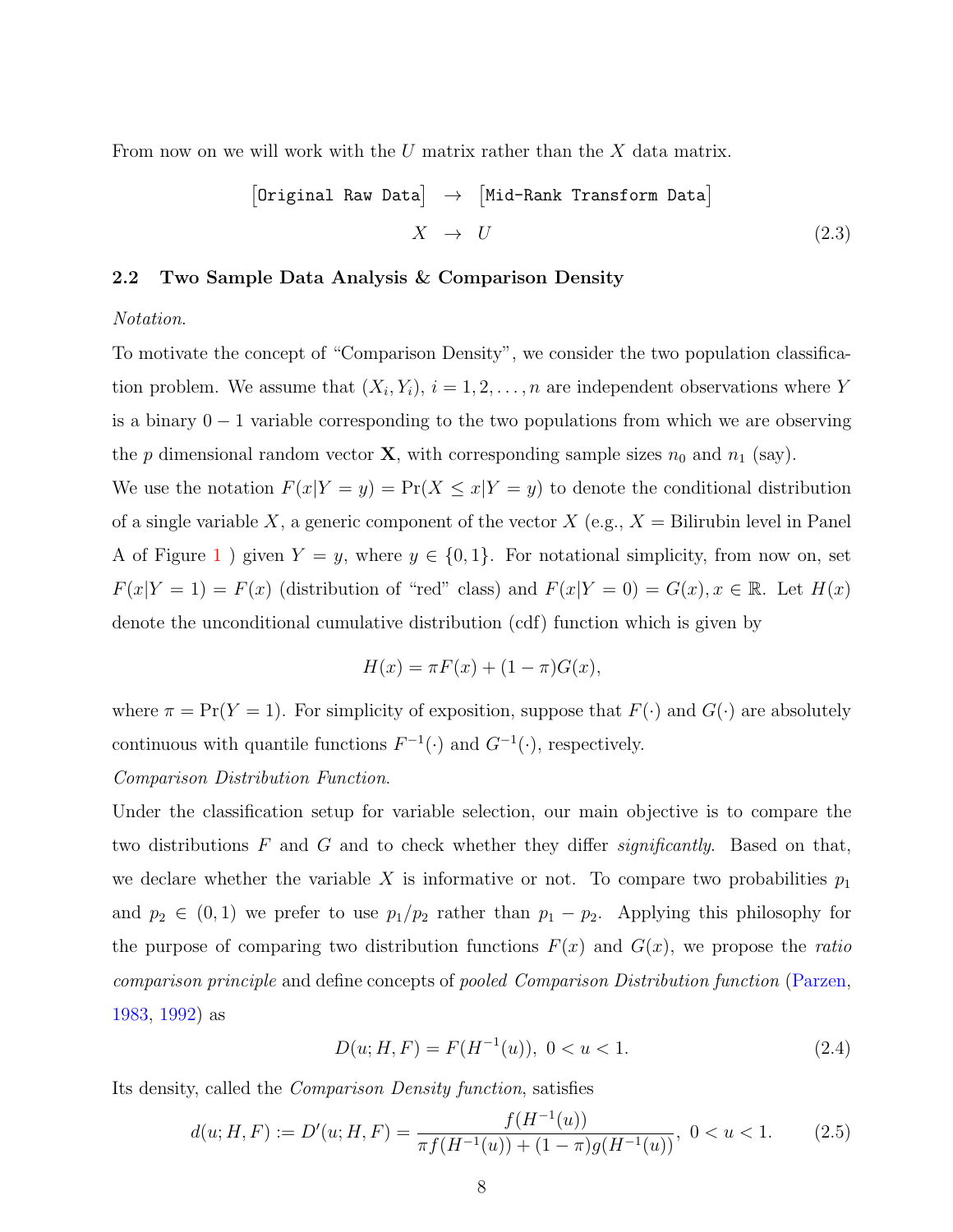Comparison distributions and density concepts can be used to compare two discrete distributions (with pmfs  $p_F$  and  $p_H$ ) of a variable (e.g., for the variable age in hepatitis data) by setting

$$
d(u; H, F) = \frac{p_F(H^{-1}(u))}{p_H(H^{-1}(u))}, \ D(u; H, F) = \int_0^u d(s, H, F) \ ds, \ 0 < u < 1. \tag{2.6}
$$

### PP-Plots.

Suppose that H is discrete and  $x_1 < x_2 < \ldots < x_r$  are the probability mass points of H. Then one can easily verify that  $D(u; H, F)$  is a piecewise linear between its values at  $u_j = H(x_j)$ and that

$$
D(u_j; H, F) = F(H^{-1}(u_j)) = F(x_j), \text{ for } j = 1, 2, \dots, r.
$$

The graph of  $D(u; H, F)$  is called the PP-Plot. It joins the points  $(H(u_j), F(u_j)), j =$  $1, 2, \ldots, r$  by linear interpolation.

## Why is PP-Plot Important for Variable Selection ?

First note that identifying an important variable X and testing  $H_0$ :  $F(x) = H(x)$  are equivalent problems. If  $F \approx H$ , it indicates that we cannot hope to extract any meaningful information from this particular variable. Now, to see that it is also related to the comparison distribution make the change of variable  $u = H(x)$  or  $x = H^{-1}(u)$ , to express the hypothesis to be tested as

$$
H_0: F(H^{-1}(u)) = u
$$
, or  $H_0: D(u_j; H, F) = u$ .

Figure 3. shows how this hypothesis can be visually tested using the PP-Plot. Looking at the PP-plot of Panel B (Figure 3), we can conclude that gene  $\#$  610 of the prostate cancer data is probably an uninteresting variable. We can therefore measure importance of a variable in terms of the norm of  $D(u) - u$  or  $d(u) - 1$  or by other functional of the comparison density. To make this concept more precise, we introduce a class of specially designed score functions and an orthogonal series model for  $d(u)$ .

### 2.3 Estimating the Comparison Density

In this section we construct an estimator of comparison density using orthogonal mid-distribution score functions as basis functions, which will be used heavily to build measures of importance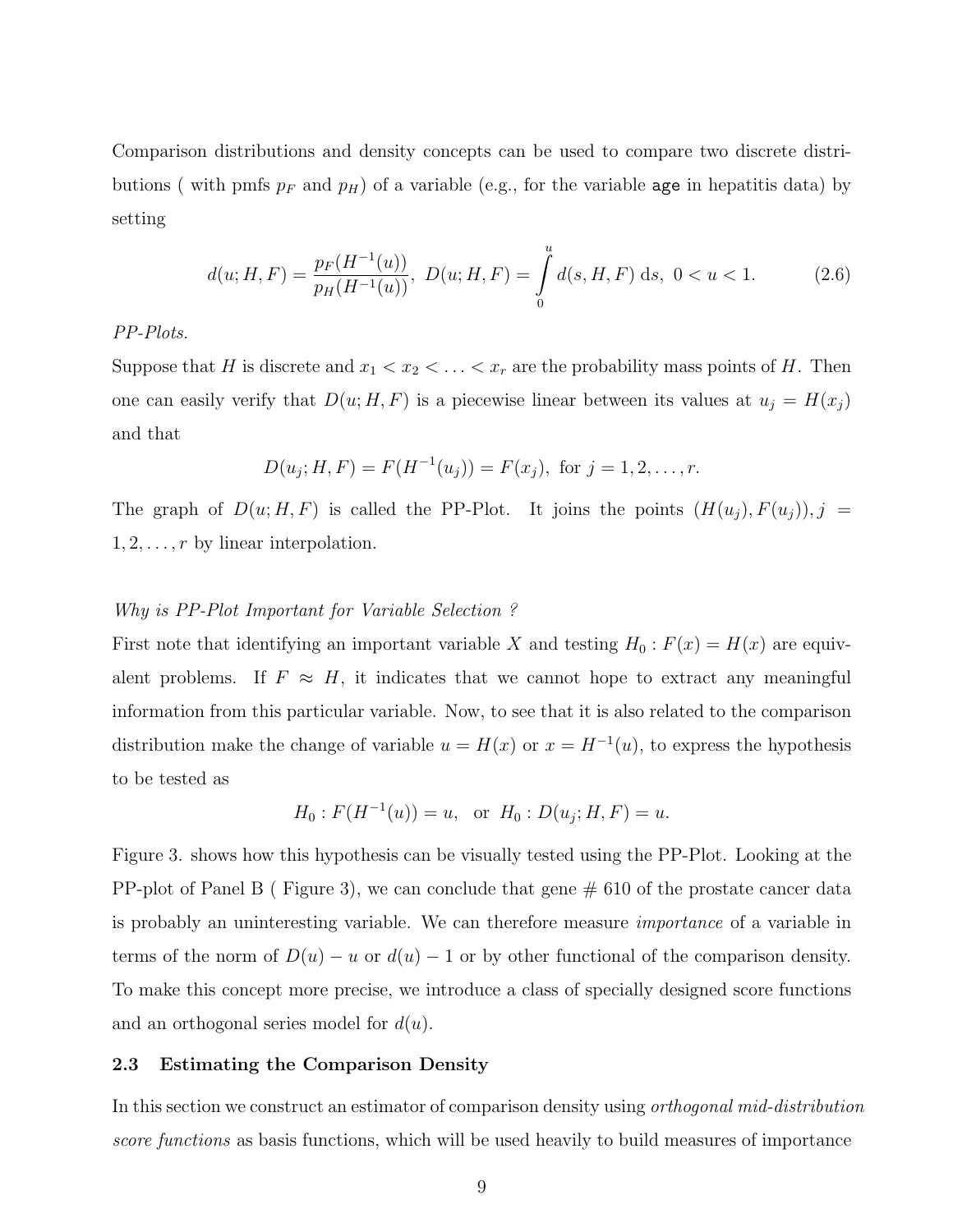and thus for identifying interesting variables. In the context of variable selection, the sole purpose of the comparison density is to indicate the *nature of discriminatory information* hidden in a variable. The various shapes of the comparison density gives answers to the questions why  $\&$  how a variable is important and indicate direction for follow-up scientific investigation. For example, a quadratic pattern (Panel A of Figure 4(b)) of the comparison density would suggest that the variable has high second order information, which means it shows highly significant difference in variability between two classes. It is the job of the biologist to explain this statistically significant discriminative pattern (see Remark 1).

Orthogonal Series Density Estimation of the Comparison Density

We consider the following expansion of comparison density

$$
d(u) := \sum_{k=0}^{\infty} \theta_k S_k(u), \ 0 < u < 1,\tag{2.7}
$$

where  $\{S_k(u)\}_{k=1}^{\infty}$  forms a complete orthonormal basis for  $L^2[0,1]$ . So that

$$
\theta_k = \int\limits_0^1 S_k(u)d(u) \, \mathrm{d}u = E(S_k(U)),
$$

since  $\int_0^1 d(u) \, \mathrm{d}u = 1$ . In practice, the comparison density can be approximated by a finite series

$$
\widehat{d}(u; \theta) = \sum_{k=0}^{M} \widehat{\theta}_k S_k(u), \ 0 < u < 1,\tag{2.8}
$$

for a suitable choice of  $M$ , called truncation point.

Motivation: How to design score functions

A representation of the score coefficient is given by,

$$
\theta_k = \int_0^1 d(u) S_k(u) \, \mathrm{d}u = \int_0^1 S_k(u) f(H^{-1}(u)) / h(H^{-1}(u)) \, \mathrm{d}u
$$
\n
$$
= \int_{-\infty}^{\infty} S_k(H(x)) f(x) \, \mathrm{d}x = \mathbb{E} \left[ S_k(H(X)) \, | \, Y = 1 \right], \tag{2.9}
$$

The two sample Wilcoxon rank-sum test  $1/n_1 \sum_{j=1}^{n_1} R_j$  is expressed in terms of the mid-rank transformation  $(H^{\text{mid}}(\cdot))$  or  $(R_j - .5)/n$ , with mean .5 and variance given by (see [Parzen](#page-26-4)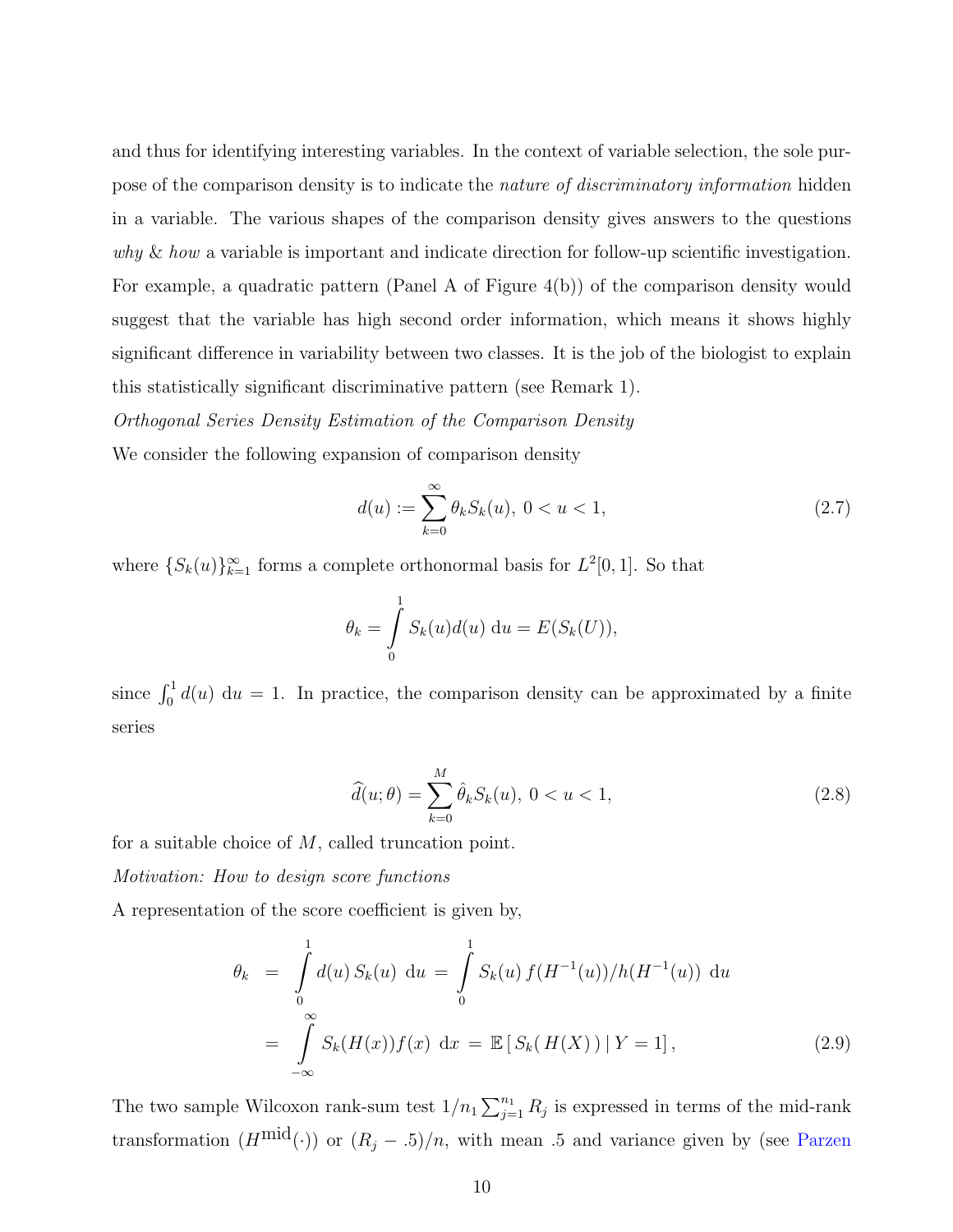

Figure 3: PP-Plot and Comparison Density : Plot (a) and (b) denotes the two class distribution of Gene  $\#610$  and  $\#$  4018 of the Prostate cancer data set. Corresponding PP-Plots are shown in (b),(d) which is the plot of  $\widetilde{D}(u; H, F) = D(u; \widetilde{H}, \widetilde{F})$ . Plot (c) and (e) the the corresponding smooth comparison density estimate  $\hat{d}(u)$ . The flat comparison density of plot (e) indicates that the distribution of Gene  $\#$  4018 barely vary over the two classes which leads to the conclusion that Gene  $\#\;4018$  contains no information for class and can be considered as noise. Whereas Gene  $\#$  610 shows a considerable departure from uniformity and its shape indicates that it carries second and higher order information.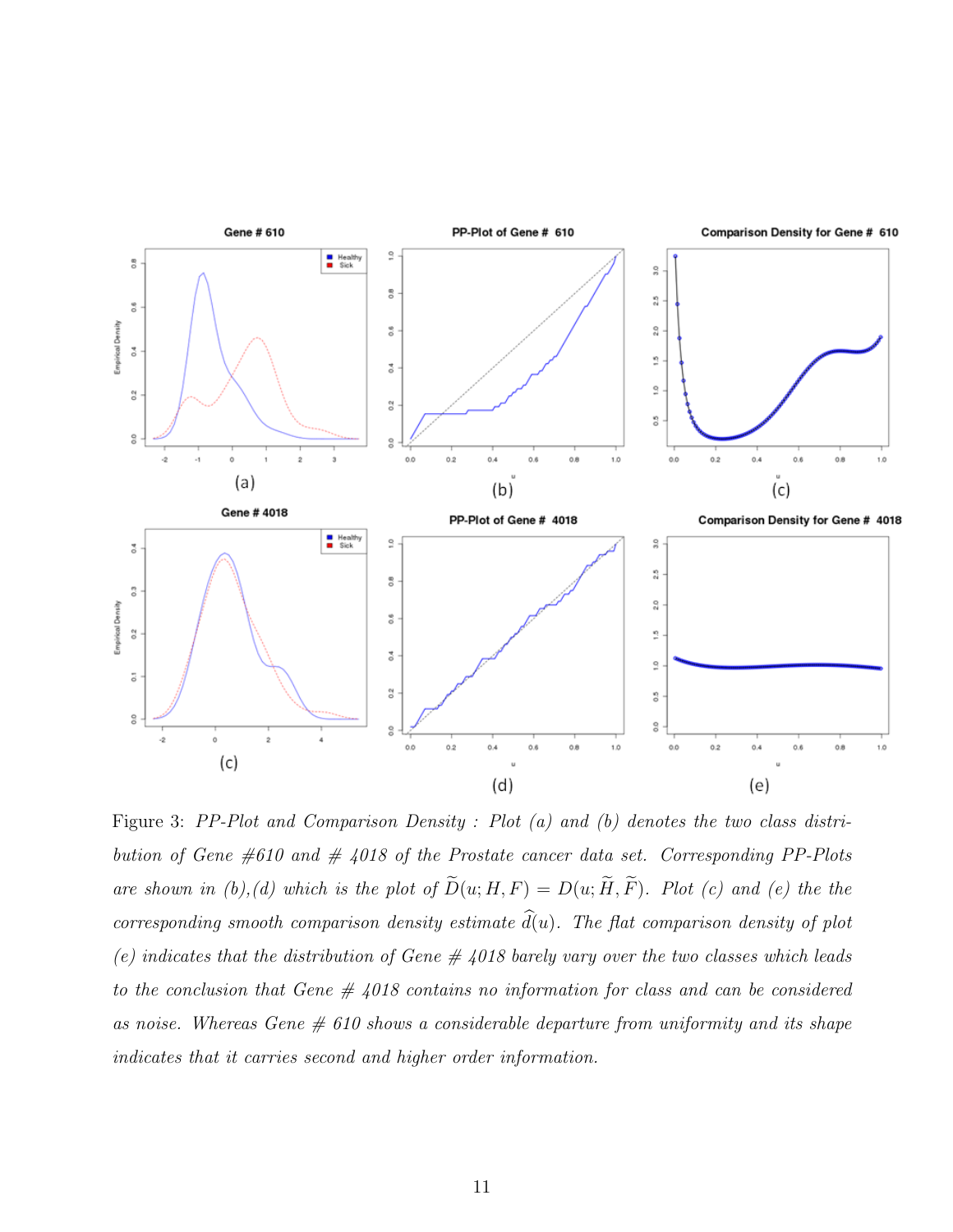[\(2004\)](#page-26-4) for elegant proof)

<span id="page-11-0"></span>
$$
\text{Var}\left[H^{\text{mid}}(X_k)\right] = \sigma_{\text{mid},X_k}^2 = \frac{1}{12}\left(1 - \sum_a |p(x_a';X)|^3\right),\tag{2.10}
$$

where  $x_i'$  denotes the *i*th distinct value of X. We use the following representation of Wilcoxon statistics in terms of mid-rank transformation, define

<span id="page-11-1"></span>
$$
Wil = n_1 \sum_{j=1}^{n_1} [(R_j - .5)/n] = \tilde{E} \left[ \tilde{H}^{\text{mid}}(X) | Y = 1 \right]
$$
 (2.11)

Eq. [\(2.10\)](#page-11-0) and [\(2.11\)](#page-11-1) motivate us to define score function  $S_1(u) = \sigma_{mid}^{-1}(u - .5)$ , where  $u =$  $H^{\text{mid}}(x)$ , to represent a version of the Wilcoxon statistic (linearly equivalent version or normalized, which is asymptotically normal as a score statistic, given by  $\int_0^1 S_1(u) \, \tilde{d}(u) \, du$ , where  $\tilde{d}(u) = d(u; \tilde{H}, \tilde{F})$ , a raw estimator of  $d(u)$ . This new interpretation of Wilcoxon statistics in terms of a (linear) functional of the comparison density with appropriately chosen score function, opens up new possibilities to design effective score functions to build powerful variable selection detectors, which we will explore in details in the following sections.

### Construction of score functions.

Novelty of our approach is in the construction of the basis functions. In contrast to the standard practice of taking the basis as powers of  $x$ , here we construct orthonormal score functions based on ranks through mid-distribution transform. Define

$$
S_1(x) = \frac{\left(F^{\text{mid}}(x) - 1/2\right)}{\sigma_{\text{mid}}}, \ x \in \mathbb{R} \tag{2.12}
$$

and then sequentially construct  $S_k(x)$ ,  $k = 1, 2, \ldots M$  by Gram-Schmidt ortho-normalization of  $S_1^k(x)$ ,  $k = 1, 2, \ldots M$ .

## 3 Interpretation and Insight

The usefulness of  $d(u; H, F)$  comes from the following fact

$$
d(u; H, F) = 1 \text{ iff } F(x) = G(x), \text{ for all } x. \tag{3.1}
$$

Figure 3e illustrate this behavior. The *flat* comparison density indicate that the variable is pure noise as a detector. But the more interesting phenomena is the case where the variable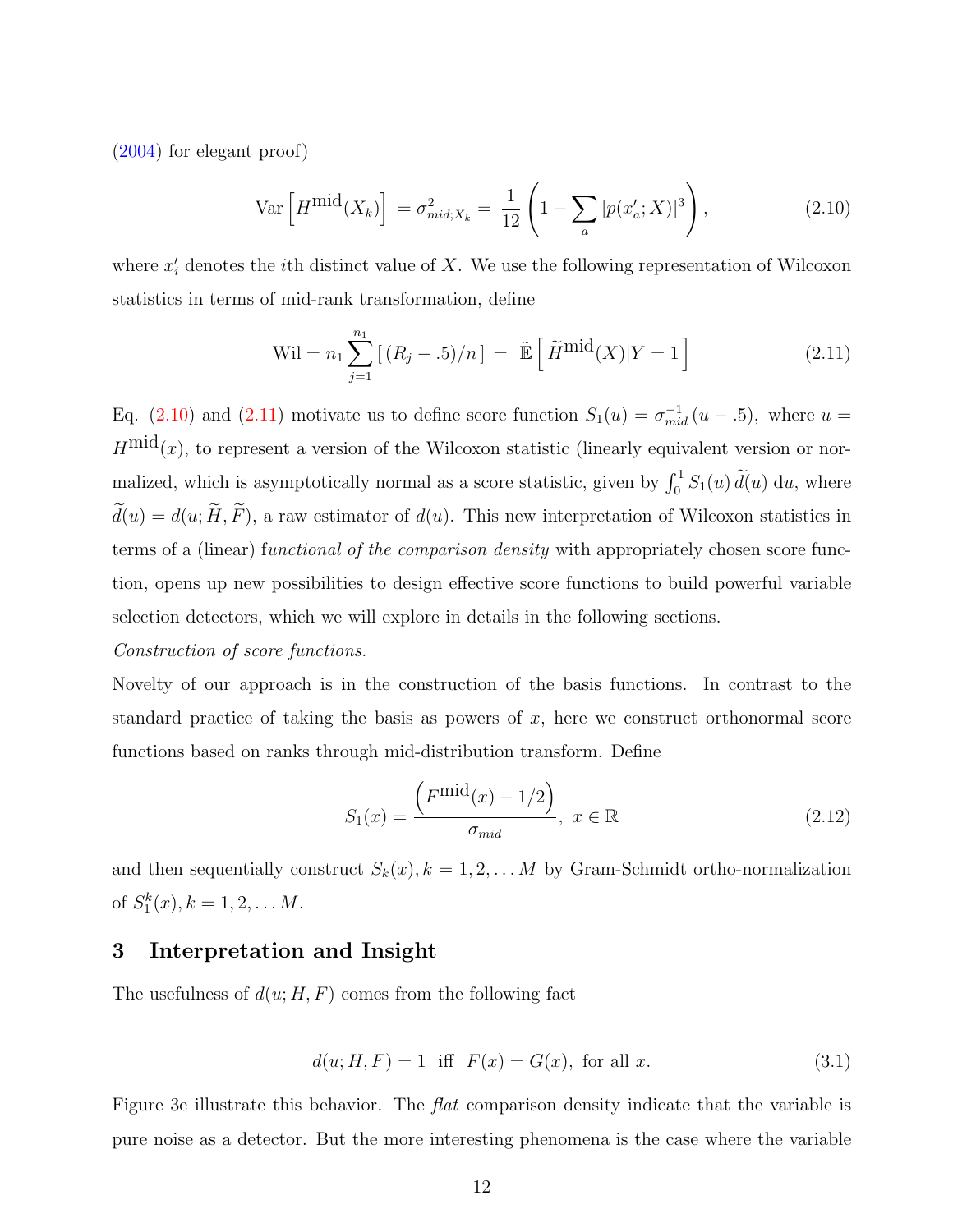

Figure 4: Shapes of Score functions and the induced Comparison density : (a) describes the shapes of the first four score functions  $S_1(u), \ldots, S_4(u)$ . (b)  $L_2$  comparison density estimate using the four score functions. The shape of the  $\hat{d}(u)$  for Variable # 18 indicates that it has a information in the tail behavior (or the fourth order moment).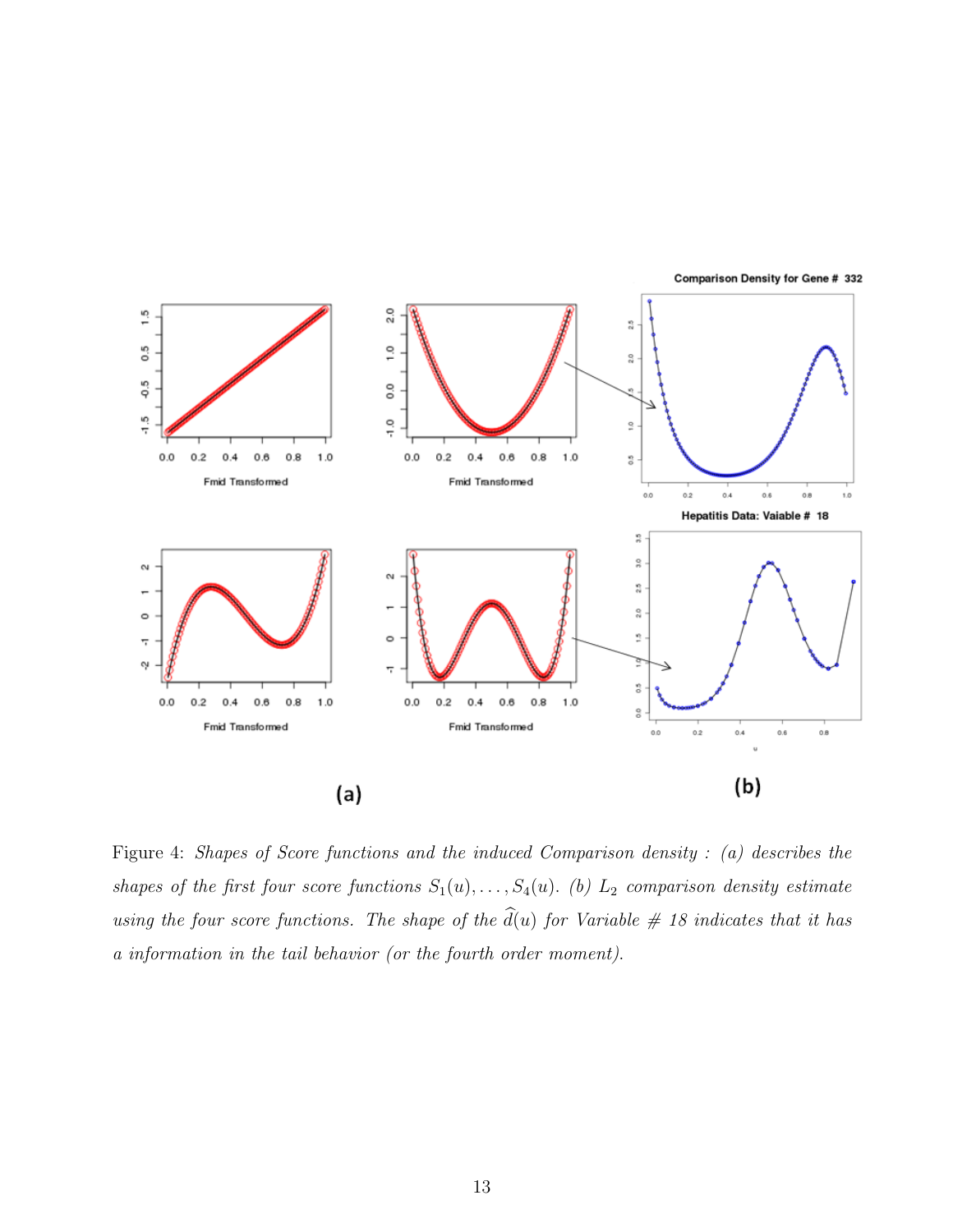is influential. In that case  $d(u)$  takes varieties of interesting shapes. The following theorem gives a justification of our score statistics which will be defined soon,

**Theorem 1** (Goodness of Fit Interpretation). The variable importance can be quantified by,

$$
||d(u) - 1||2 = \int_{0}^{1} d^{2}(u) du - 1 = \sum_{k=1}^{\infty} \theta_{k}^{2}
$$
 (3.2)

 $\Box$ 

<span id="page-13-1"></span> $\Box$ 

Proof. Proof directly follows from Parseval's identity.

Here  $\theta_k$ 's are the  $L_2$  parameters of the density. It states that  $\sum_{k=1}^M \hat{\theta}_k^2$ , with a proper choice of M, acts as a measure of how uniform the comparison density is, which in turn assigns an importance measure to a particular variable. The clever construction of our basis function opens another important interpretation in terms of nonparametric rank correlation.  $\hat{\theta}_1$  can be neatly rewritten as the following which add a nonparametric flavor to it.

**Theorem 2** (Rank Correlation Interpretation). Let  $Corr[Y, S_1(H^{mid}(X))] = R[Y, S_1(H^{mid}(X))]$ . Then we have the following correlation interpretation

<span id="page-13-0"></span>
$$
\hat{\theta}_1 = \sqrt{(1-\pi)/\pi} \ R \left[ Y, S_1(H^{mid}(X)) \right] = \text{Wil}(X) \tag{3.3}
$$

Proof. Note that,

$$
R\left[Y, S_1(H^{\text{mid}}(X))\right] = \mathbb{E}\left[S_1(H^{\text{mid}}(X))Y\right] / \sqrt{\pi (1-\pi)}
$$

$$
= \sqrt{\frac{\pi}{1-\pi}} \mathbb{E}\left[S_1(H^{\text{mid}}(X)) | Y = 1\right]
$$
(3.4)

Comparing this with Eq. (2.9) completes the proof.

Implications of this result are : (i) The Wilcoxon statistic can be interpreted as a correlation between Y and  $S_1(X)$ . In this sense, it is a linear detector. (ii) The estimate of  $\theta_1$  has a nonparametric rank correlation interpretation by virtue of the special choice of the basis functions that we have introduced in the previous section.

The representation  $(3.3)$  motivates us to propose Criterion Correlation $(CR)$  statistics, which is an important generalization, yielding a general nonlinear rank based detector:

$$
CR = \sum_{a=1}^{M} \left| R\left(Y, S_a(H^{\text{mid}}(X))\right) \right|^2.
$$
 (3.5)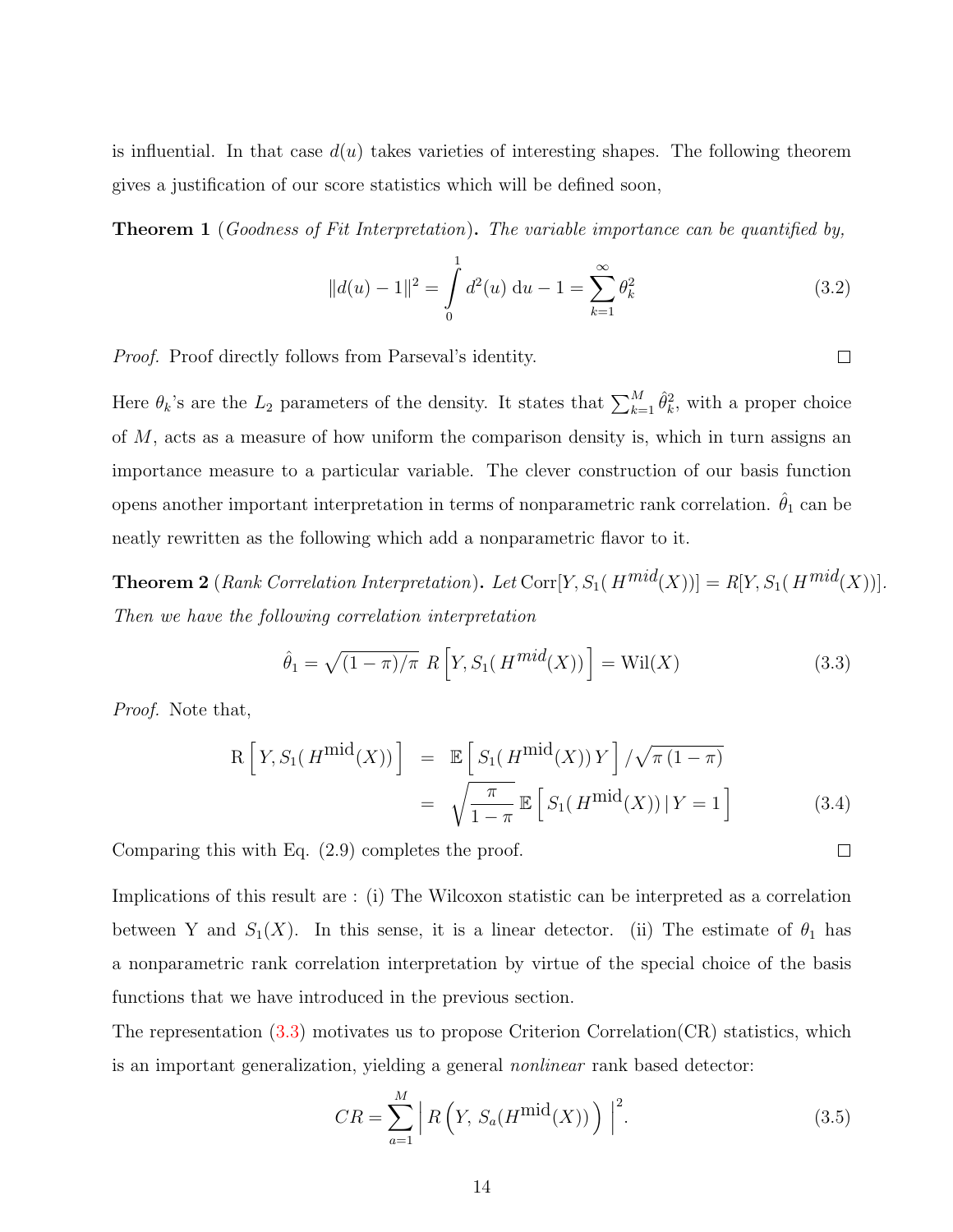### 3.1 Component Correlation Interpretation

The measure that we have introduced in Eq [3.5](#page-13-1) have a third interpretation from component correlation perspective. To define what we define by components, let's first choose score functions  $S_1(u), S_2(u), \ldots S_M(u)$  satisfying

$$
\int_{0}^{1} S(u) d(u) = 0, \text{ and } \int_{0}^{1} S^{2}(u) d(u) = 1.
$$

Now we form the components or linear detectors  $j = 1, \ldots, M$  by

$$
\widetilde{T}(S_j) = \widetilde{\mathbb{E}}\left(S_j(u)\right) = \int_0^1 S_j(u) \, \mathrm{d}(\widetilde{D}(u) - u) = \langle S_j, \widetilde{d} \rangle, \tag{3.6}
$$

which is often shown to follow asymptotically normal, under  $H_0$ . It is easy to verify using Eq (2.11) and Theorem [3.3](#page-13-0) that the Wilcoxon statistic (linearly equivalent) has a following equivalent representation in terms of functional of the comparison density empirical process,

$$
\langle S_1(u), d \rangle = \int_0^1 S_1(u) \, d(\tilde{D}(u) - u), \qquad (3.7)
$$

where  $S_1(u) = \sigma_{mid}^{-1}(u - .5)$ . Under this new representation, Wilcoxon rank-sum test can be viewed as just the first component of our proposed test statistic (Eq [3.5\)](#page-13-1). Further more, many important classical test statistics to test the equality of distributions  $(H_0 : F(x) = H(x), \forall x)$ can be represented as weighted sums of squares of suitable components (which is also known as a quadratic detector):

$$
\sum_{j=1}^{\infty} \{w_j < S_j, d > \}^2.
$$

For example  $w_j = 1/(j\pi)$  and  $S_j(u) = \sqrt{2}\cos(j\pi u)$  gives the famous Cramer-Von Mises statistic. One reason to prefer this form of expressing nonparametric statistics is that they help to identify *sources* of significance. The components can tell us *how* the behavior of a specific variable is different in two different classes. The key concepts is the comparison distribution and score function which enable us to unify and choose between diverse statistics available for variable selection. Apart from integrating the different concepts, we are now in a position to deliver valuable insight about the operation of significant variables which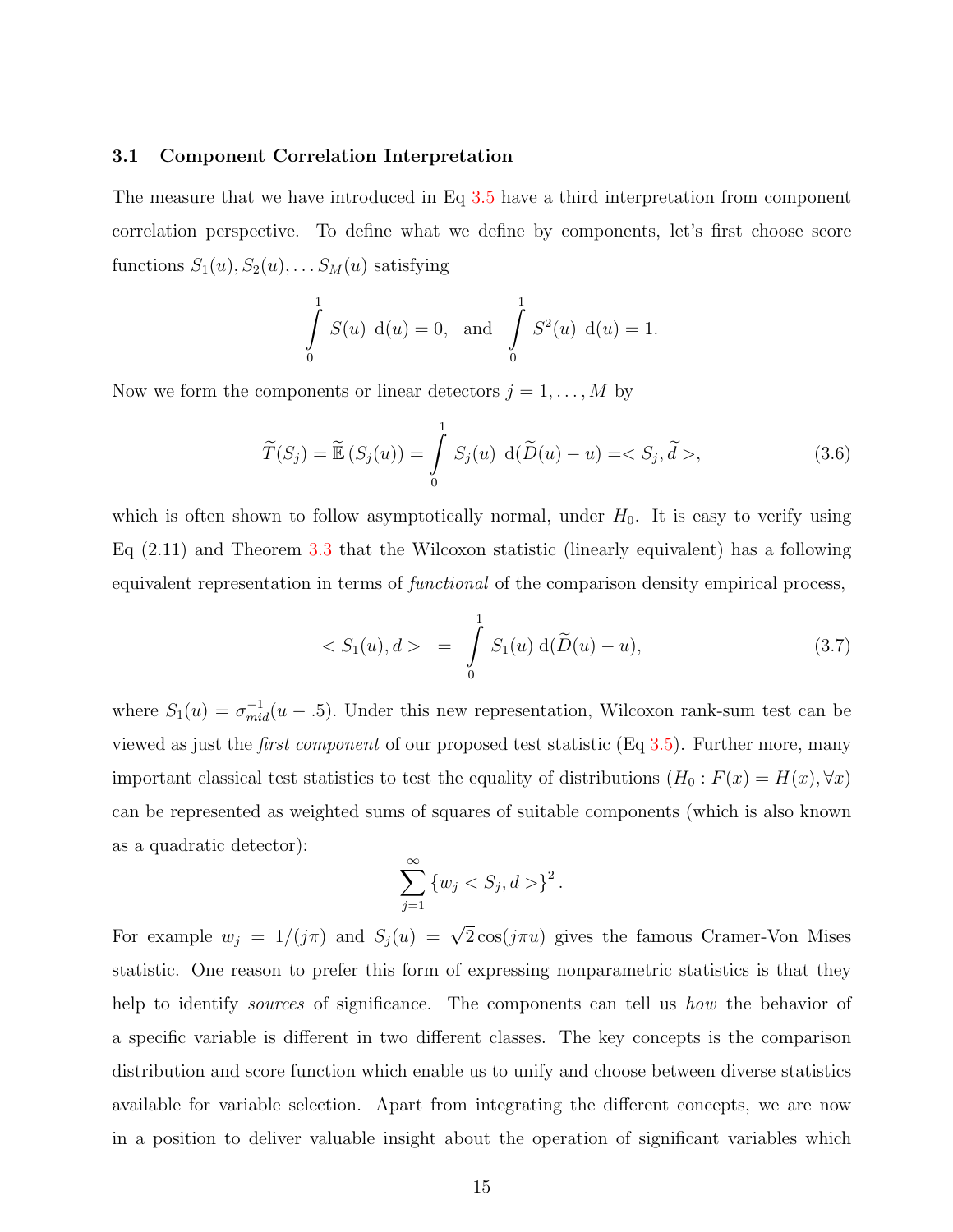could have significant impact on scientific understanding. In contrast conventional off-theshelf variable selection machinery like t-statistics, Lasso, Wilcoxon statistics, simple Pearson correlation measure, etc. have a limited practical utility in the line of our intended application. In the next section, we will discuss few properties of the key stochastic process, comparison distribution empirical process (introduced in [Parzen](#page-26-2) [\(1983\)](#page-26-2)) to derive asymptotic distribution of our proposed variable selection statistic.

# <span id="page-15-0"></span>4 Comparison Distribution Empirical Process: Weak Convergence and Limit Theory

Rigorous starting point for our main result is provided by the following fundamental theorem for two sample comparison density empirical process [\(Pyke and Shorack,](#page-26-5) [1968,](#page-26-5) [Parzen,](#page-26-6) [1999\)](#page-26-6).

Theorem 3 (Comparison Density Empirical Process). Assume that F and G respectively have positive continuous derivatives f and g respectively and that also  $\lim_{n\to\infty}$  $(n_1/n) = \pi \in$  $(0, \infty)$ . Suppose further that  $d(u; H, F)$  and  $d(u; H, G)$  are bounded on any  $(a, b) \subset (0, 1)$ . We denote by  $\mathbb{B}_F$  and  $\mathbb{B}_G$  two independent uniform Brownian Bridges, given by  $\mathbb{B}_F(u; H, F) =$  $\mathbb{B}_F(F(H^{-1}(u)))$  and  $\mathbb{B}_G(u; H, G) = \mathbb{B}_G(G(H^{-1}(u)))$ . Then, as  $n \to \infty$ ,

$$
\sqrt{n}\left(D(u;\widetilde{H},\widetilde{F}) - D(u;H,F)\right) \rightarrow^{d}
$$
  

$$
(1-\pi)\left\{\frac{1}{\sqrt{\pi}}d(u;H,G)\mathbb{B}_{F}(u;H,F) - \frac{1}{\sqrt{1-\pi}}d(u;H,F)\mathbb{B}_{G}(u;H,G)\right\}, 0 < u < 1.
$$

Note that under  $H_0: F = G = H$ , √  $\overline{n}\left(D(u;\widetilde{H},\widetilde{F})-D(u;H,F)\right)$  turns out to be  $\sqrt{n}(\widetilde{D}(u)$ u), where  $\widetilde{D}(u) = D(u; \widetilde{H}, \widetilde{F})$ . Our aim here is to derive the asymptotic distribution of the  $\int_0^1 J(u) d(\widetilde{D}(u) - u)$ , for suitable linear functional of comparison density empirical process.

**Theorem 4** (Asymptotic Distribution).  $Define \Lambda(J) = \sqrt{n} \left\{ \int_0^1 J(u) d\tilde{D}(u) - \int_0^1 J(u) dD(u) \right\}.$ Then under  $H_0$ ,  $\Lambda(J)$  is asymptotically normal with covariance kernel  $K_{\Lambda}(J_1, J_2)$ , is given by

$$
K_{\Lambda}(J_1, J_2) =^{H_0} \left(\frac{1-\pi}{\pi}\right) \left\{ \int_0^1 J_1(u) J_2(u) \, \mathrm{d}u - \int_0^1 J_1(u) \, \mathrm{d}u \int_0^1 J_2(u) \, \mathrm{d}u \right\}
$$

For proof see [Parzen](#page-26-2) [\(1983\)](#page-26-2). This results readily gives us the following useful corollary for the limit distribution of our rank based statistics.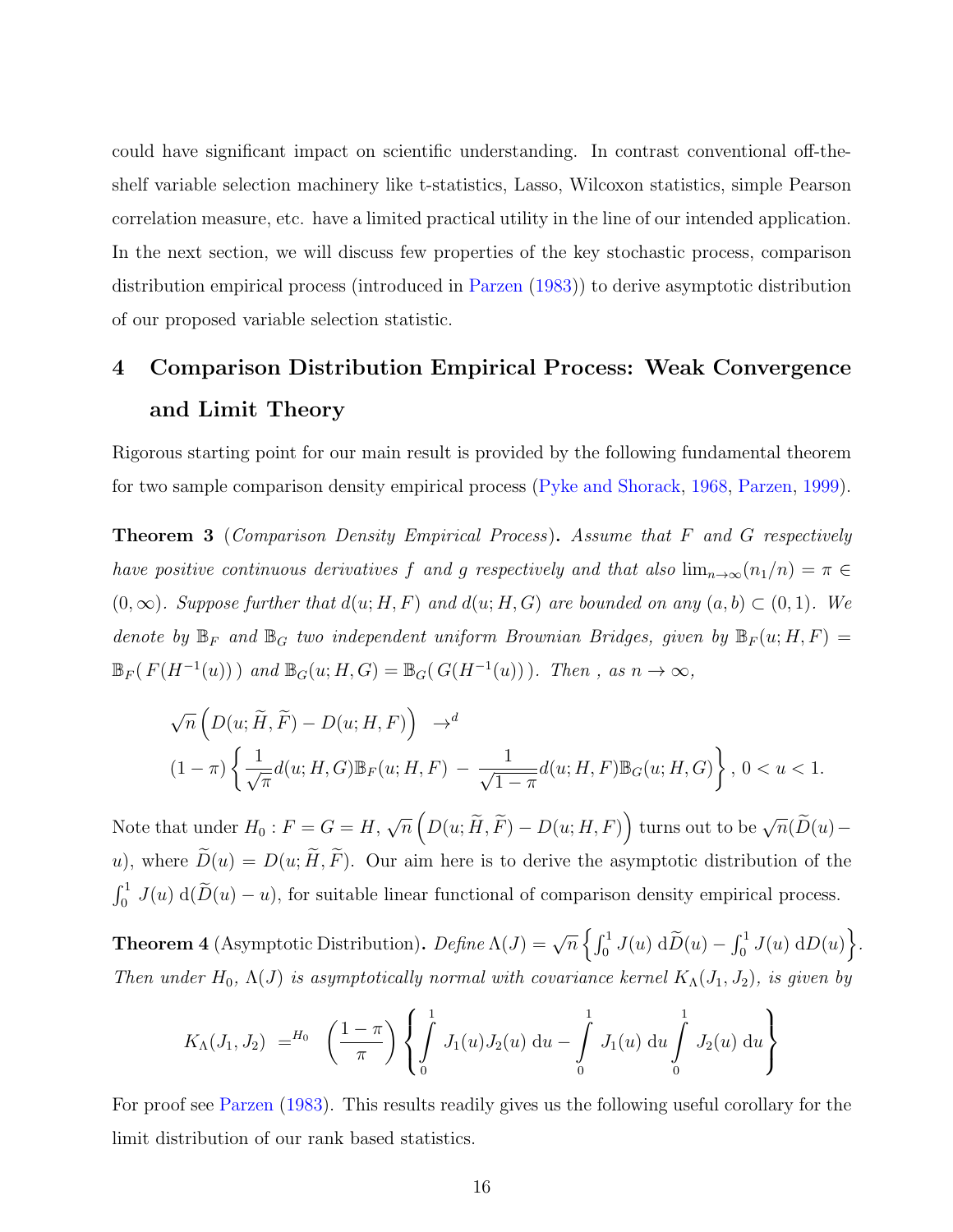**Corollary 1** (Null Density).  $n P \rightarrow^d \chi^2_M$ .

*Proof.* Our designed score functions are orthonormal, i.e., in our case  $\int_0^1 J_1(u)J_2(u) du = 0$ and  $\int_0^1 J_1^2(u) du = 1$ . This implies that R  $\left[ Y, S_1(H^{\text{mid}}(X)) \right]$  are asymptotically iid and

$$
\sqrt{n} \mathcal{R} \left[ Y, S_1(H^{\text{mid}}(X)) \right] \to^d \mathcal{N}(0, 1). \tag{4.1}
$$

 $\Box$ 

Result follows from the definition of the CR-statistics (Eq. [3.5](#page-13-1) ).

## 5 Algorithm and Illustration

Before going any further, at this point we will take a pause and revisit the Prostate data example to see how to apply the previous theory to come up with an importance score using the CR-statistic for each of the 6033 variables.

- (i). Transformation. The first step is to transform raw data matrix X to U, mid-rank transformed values ( see Eq 2.3).
- (ii). Basis Expansion. Construct score functions  $S_k(H^{\text{mid}}(X_k))$ ,  $k = 1, ..., 4$  for each variable. Panel A of Figure 4 shows the generic shapes of first four score functions for the prostate cancer data. This score functions can be thought of as a kernel for projecting the raw data from  $p$  dimension to  $4p$  dimension.
- (iii). Computing CR-statistic. Once we compute the sufficient statistics (score functions) for each features, we use Eq. [3.5](#page-13-1) and generate the CR-statistics for each variable.
- (iv). Ranking  $\mathcal C$  Categorizing. We can rank the variables according to the values of the CRstatistic (see Fig 2) and select a 'proper threshold' to identify few influential variables from the list of 6033 variables. More importantly we can categorize the important variables according to their 'discriminatory role' played by the variables. Table [2](#page-17-0) not only finds the top interesting variables but also label the variables according to 'what variable is contributing to what type of information'.
- (v). Interpretation. Lastly plot the comparison density estimate for the top few interesting variables to demonstrate graphically 'how and why' those variables are important. The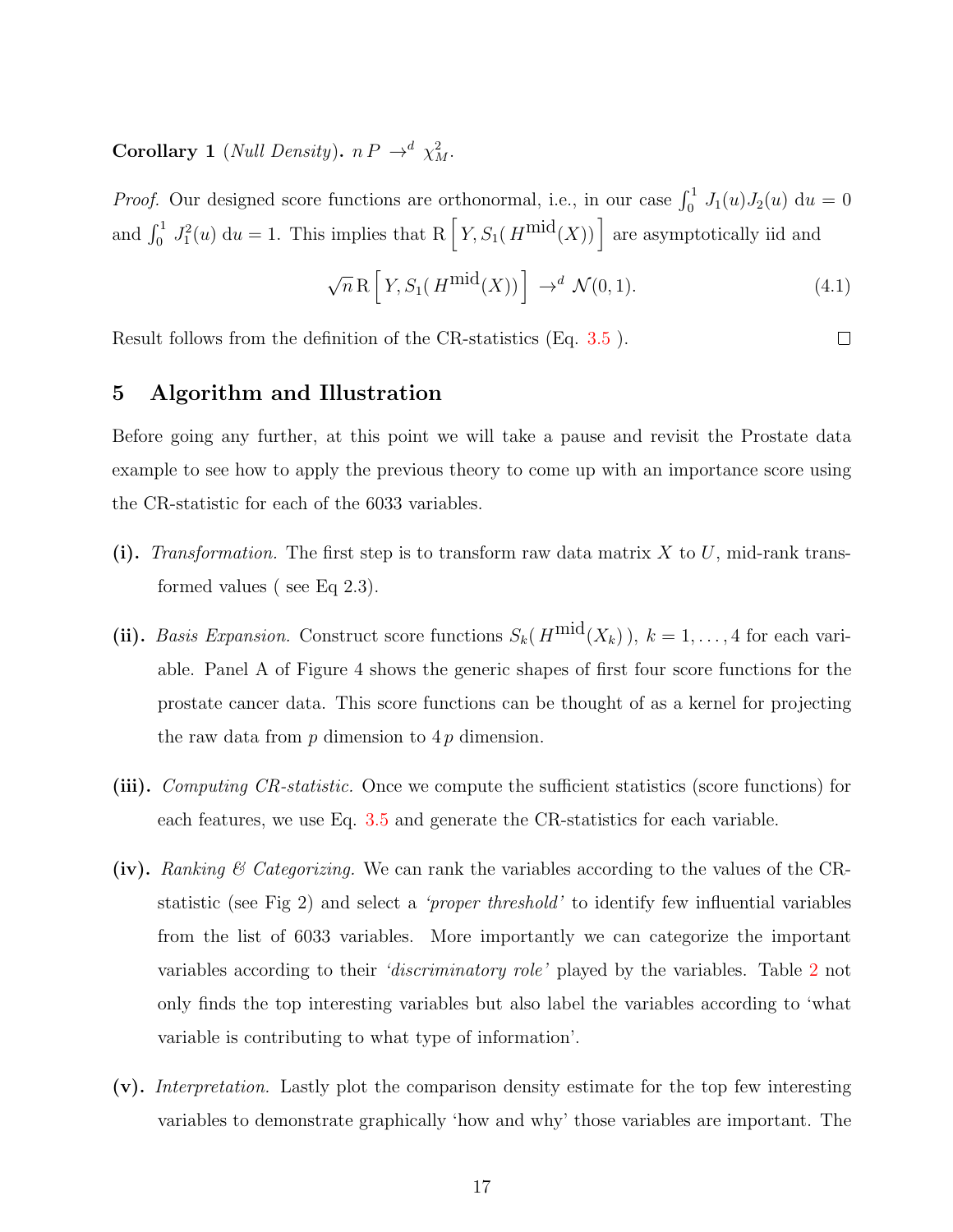<span id="page-17-0"></span>

| $R_1^2(\text{Mean})$ |      | $R_2^2$ (Variance) $\mid R_3^2$ (Skewness) $\mid \sum_{i=1}^2 R_i^2 \mid$ |     | $\sum_{i=1}^3 R_i^2$ |
|----------------------|------|---------------------------------------------------------------------------|-----|----------------------|
| 452                  | 614  | 16                                                                        | 614 | 332                  |
| 411                  | 1546 | 669                                                                       | 77  | 77                   |
| 739                  | 377  | 423                                                                       | 332 | 614                  |
| 4552                 | 1139 | 24                                                                        | 808 | 579                  |

Table 2: Top ranked variables under different Category: Prostate Cancer Data

various shapes of comparison density (see Figure 3  $(c,d)$  and 4  $(b)$ ) conveys 'why' a particular variable is interesting for scientific understanding.

What's remain is the following question: "How many top variables to select?". The next Section is dedicated primarily to build a simple yet powerful theoretical set up to attack this problem.

## 6 Separating Signal from Noise

### Problem Statement

The problem that we want to tackle now, has a very general setup, which is commonly known as detection/threshold selection problem. Figure [2](#page-4-0) shows the plot of the sorted values of the CR-statistic and the problem is to select a proper threshold. To control the number of falsely rejected hypotheses, [Benjamini and Hochberg](#page-25-3) [\(1995\)](#page-25-3) introduced the false discovery rate (FDR) and described a procedure to control FDR. There are many variants of FDR that have been introduced in the past decade (mFDR,pFDR,fdr). [Efron](#page-25-4) [\(2004\)](#page-25-4) introduced an alternative measure local false discovery rate (Locfdr/fdr) based on a two-group model to control FDR from a density estimation perspective. The local false discovery rate is defined as

$$
fdr(z) \equiv Pr\{null \mid Z = z\} = p_0 \frac{f_0(z)}{f(z)},
$$
\n(6.1)

<span id="page-17-1"></span>where Pr Null =  $p_0$ ,  $f_0$  is the theoretical null density,  $f_1$  density of interesting variables and  $f(z) = p_0 f_0 + (1 - p_0) f_1$ , pooled density. Recently, [Muralidharan](#page-25-5) [\(2010\)](#page-25-5) proposed Mixfdr method, based on the hierarchical empirical Bayes mixture model to accurately estimate fdr. A few key observations on the fdr literature are: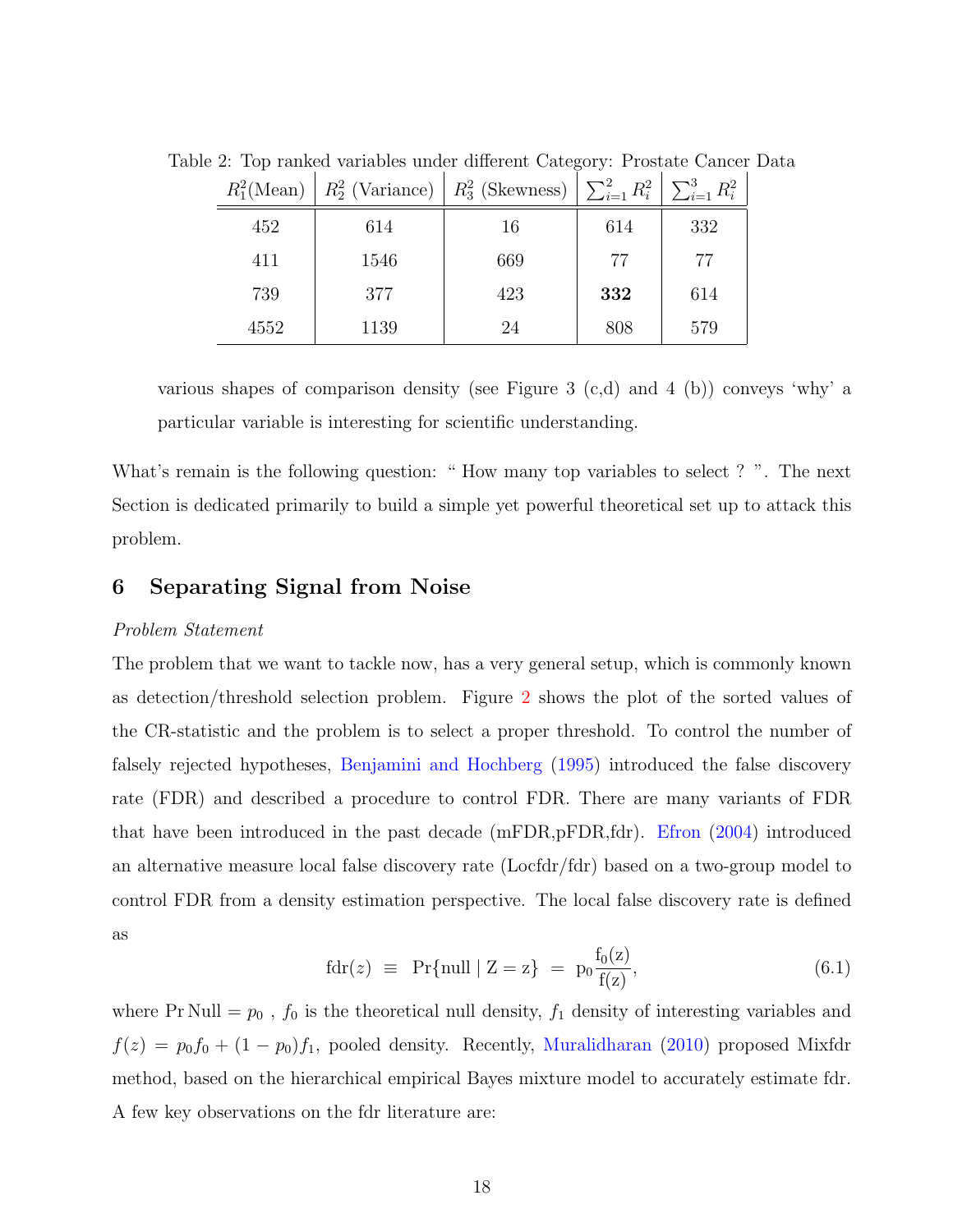(i) The main focus of current research on fdr concerns flexible estimation of  $f(x)$ , using either exponential model or splines or fancy mixture models.

(ii) At the second stage, the estimator for  $fdr(z)$  is constructed (Eq [6.1\)](#page-17-1) taking the ratio  $f_0(z)/\hat{f}(x)$ , where  $f_0$  is the theoretical null and assuming  $p_0 = Pr(Null) = 1$ , without much harm (cf. [Efron et al.](#page-25-6) [\(2001\)](#page-25-6), [Efron](#page-25-4) [\(2004\)](#page-25-4) for details). Broadly speaking, the estimation of fdr is accomplished in a two steps, first estimating the  $f(x)$  and then taking the ratio.

As we shall argue in the next section that there is at least *two fundamental flaws* with this two-step approach for fdr estimation. First, we look at some simulation example.

**Example 1** (*Gaussian Model with Contamination*). Consider  $z_i \sim \mathcal{N}(\mu_i, 1), i = 1, 2, \dots 1000$ and we have M nonzero components  $\mu_i = 4.52$ . This example is similar to the one considered in [Abramovich et al.](#page-25-7) [\(2006\)](#page-25-7). We have generated M non-zero significant components once for all and then at each simulation iteration we have added additional  $(1000-M)$  noise and the task is to recover the important signal for the corrupted version. Figure [5](#page-19-0) illustrates the result of a simulation study for Gaussian shift model. It compares three competing methods for threshold selection (i) Locfdr [\(Efron,](#page-25-4) [2004\)](#page-25-4), (ii) Mixfdr [\(Muralidharan,](#page-25-5) [2010\)](#page-25-5) and comparison density based fdr(CDfdr). It is evident that CDfdr does a better job of finding the true number of nonzero components compared to other two methods and adapts quite successfully to the underlying sparsity level. A surprising fact is that the two competing methods consistently underestimate the true number. A possible explanation of this false negative phenomena and a simple solution to it is explained in Section 6.1.

Example 2 (Non-Gaussian Model with Contamination ). Consider the problem where the M nonzero signals were drawn from Uniform[2, 4] (once and for all) and  $(1000-M)$  Gaussian white noise were added to it. At each simulation run, we generate random noise and we mix it with the signal. This example was used in [Muralidharan](#page-25-5) [\(2010\)](#page-25-5). Our aim to study how successful these three methods are for finding out the true number of significant signals and as a next step, investigate few plausible reasons for under-performance. Figure [6](#page-20-0) demonstrate the out-performance of our method in contrast with other two methods.

The comparison density based fdr (CDfdr), which we will describe in the following section appears to be the most reliable and straightforward technology for the variable selection in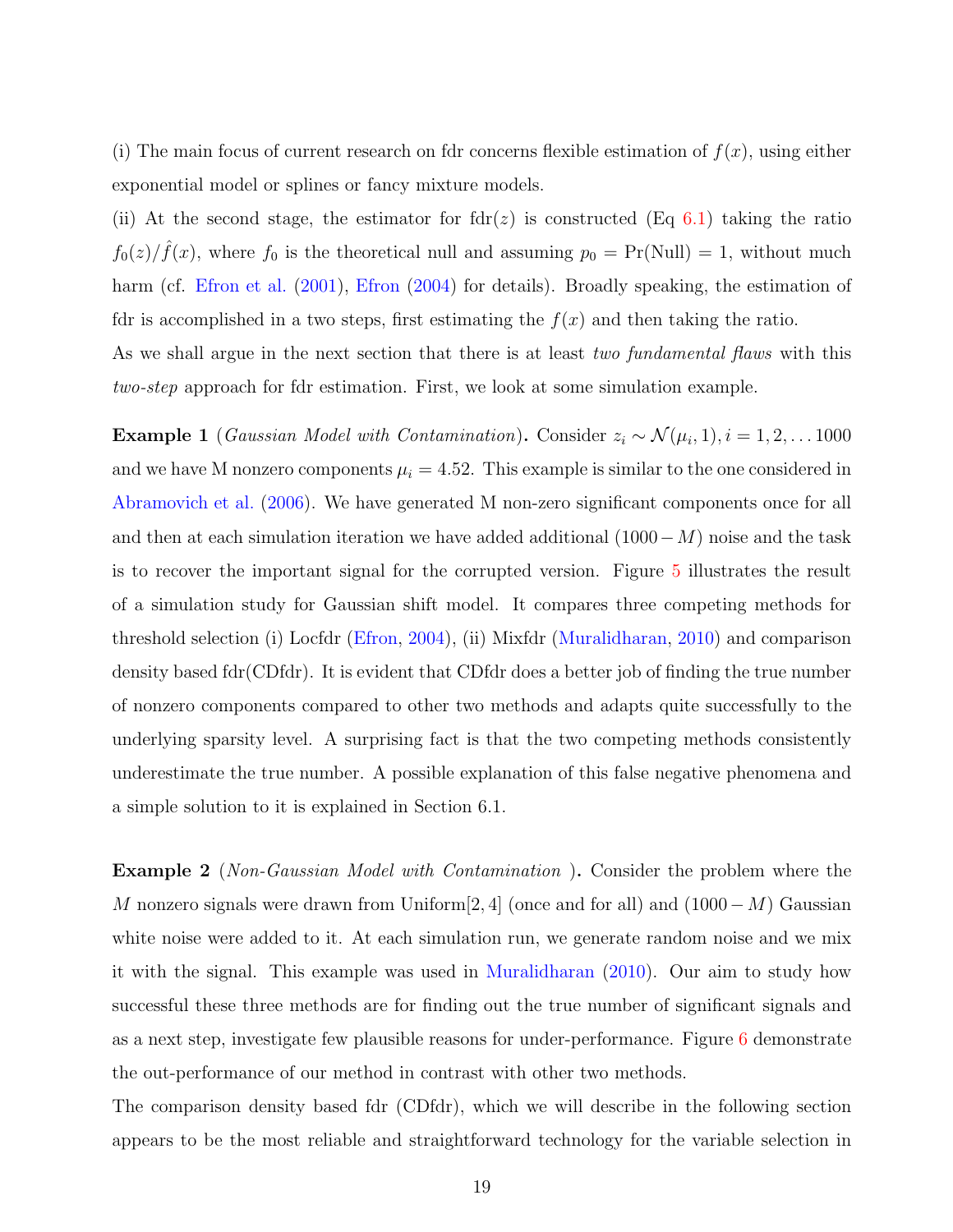

<span id="page-19-0"></span>Figure 5: Gaussian Shift model : Left panel  $M=25$ ,  $z_i$  was drawn from  $\mathcal{N}(4.52,1)$  (once for all). Where as the Right panel has 50  $z_i$  generated from  $\mathcal{N}(4.52, 1)$  (once for all). The figure shows the boxplot of the number of  $\mu_i$  was selected as nonzero over 100 simulation run.

the examples above. The objective of the next section is to explain how we derive and compute the CDfdr. In fact, the nonparametric approach developed here, seems applicable to a wider class of detection problems having non-gaussian noise.

### 6.1 Rationale & Main Contributions

The first crucial observation is that estimating *directly* the ratio of two density is much more efficient and straightforward rather than estimating them separately and then taking the ratio. (i) One sample Comparison density: As a remedy, we apply idea of comparison density introduced in Section 3 in one sample case, as a means of devising a direct procedure to estimate the *proper* ratio of the two density. We prefer to work with the inverse-fdr,  $f/f_0$ as opposed to  $f_0/f$ . There is another factor that merits our attention. (ii)Pre-flattened smoothing [\(Parzen](#page-26-0) [\(1979\)](#page-26-0)) Even if we reduce the estimation ratio of two density into a single step process, the traditional exponential density estimation typically does not work. This is due to the fact that f, the pooled density is fat tailed compare to the null distribution  $f_0$ which makes Support( $f_0$ ) ⊂ Support(f) and introduce extra challenge. This directly affects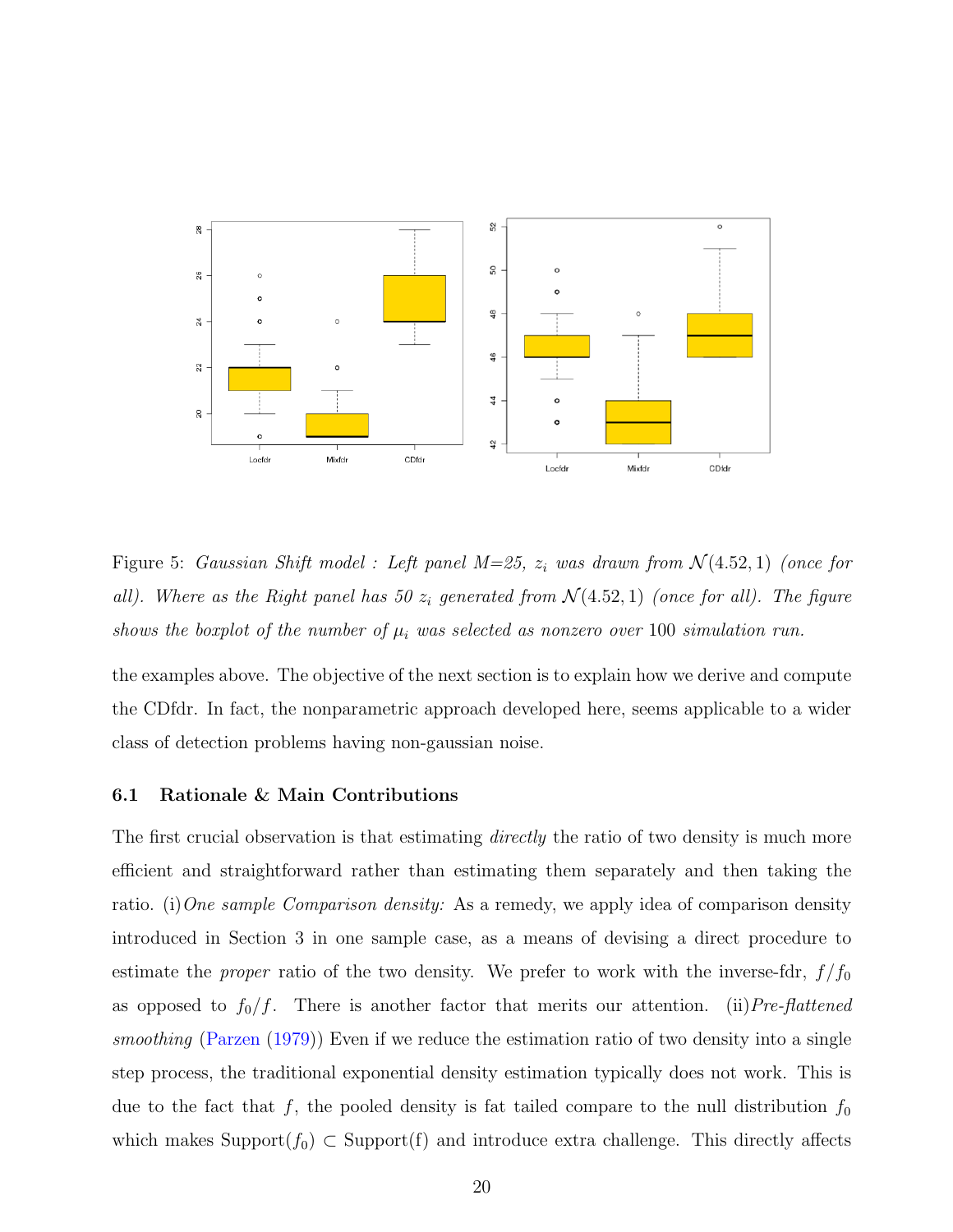

<span id="page-20-0"></span>Figure 6: Non-gaussian Model with Contamination: Three boxplots comparing the performance of variable selection efficiency over 100 simulation run .

the tail portion of  $f/f_0$ . Efficient estimation of the tail probability depends upon reducing the dynamic range (sharp peak) at the corners and this calls for some new techniques to accurately estimate the tail portion. To get an estimate of the fdr, we are only going to focus on the tail estimation, rather than estimating  $f/f_0$  on the full support domain, as the central part will not contribute anything to estimate the fdr for significant variables.

To our knowledge, this connection between tail of Comparison density and fdr estimation is new and opens many avenue for further investigations.

### <span id="page-20-1"></span>6.2 Comparison Density based fdr : Goodness of fit Problem

### One sample Goodness of fit formulation

Let  $T_1, T_2, \ldots, T_p$  be random sample from F. In Section 2.2 we have introduced two sample comparison density analysis and now we are going to introduce the one sample version of it. The basic task of estimating fdr starts with the hypothesis testing question that  $F(t) = F_0(t)$ , where  $F_0$  is the specific distribution either known theoretical null or the empirically estimated version of it. The probability integral transformation  $U = F_0(X)$  transforms the data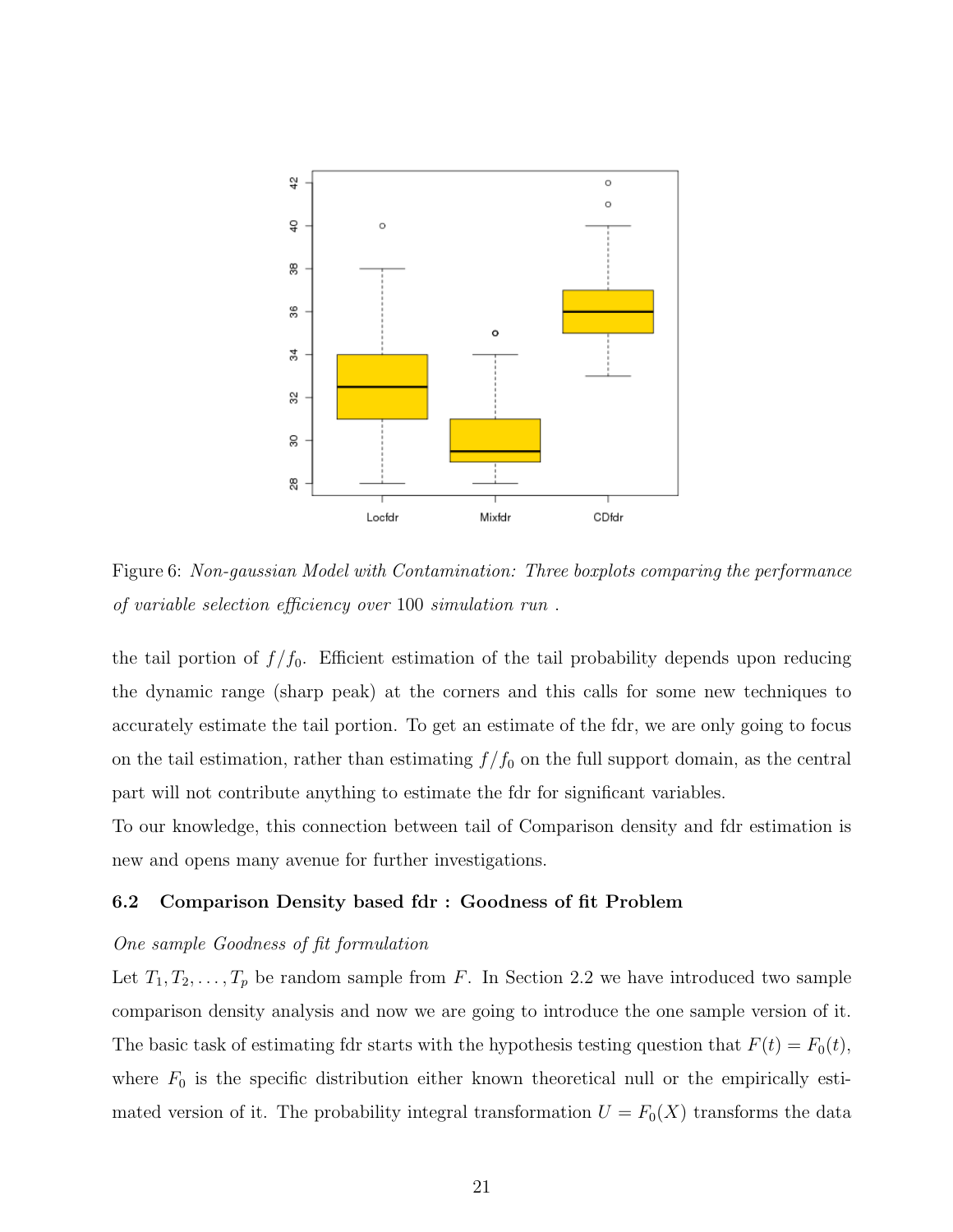

<span id="page-21-0"></span>Figure 7: CDfdr Algorithm : We transform the raw Z-score vales to  $U_i = \Phi_{H_0}(z_i)$ . The distribution of  $U_1, U_2, \ldots U_p$  directly estimate the ratio  $f(\Phi_{H_0}^{-1}(u))/f_0(\Phi_{H_0}^{-1}(u)) = 1/\text{fdr}(u) =$  $d(u)$ . Directly estimating the density of  $\Phi_{H_0}(z_i)$  is difficult due the the presence of the sudden sharp peak at the both end (which signifies the presence of the signal). So instead we perform pre-flattening transformation using  $U_i = \Phi_{\hat{H}_0}(z_i) = \Phi[(x - \hat{\mu}_0)/\hat{\sigma}_0]$ . Where the parameters are estimated from the pooled data. After this transformation we have a better chance to model it efficiently as it reduces the dynamic range at the boundary considerably.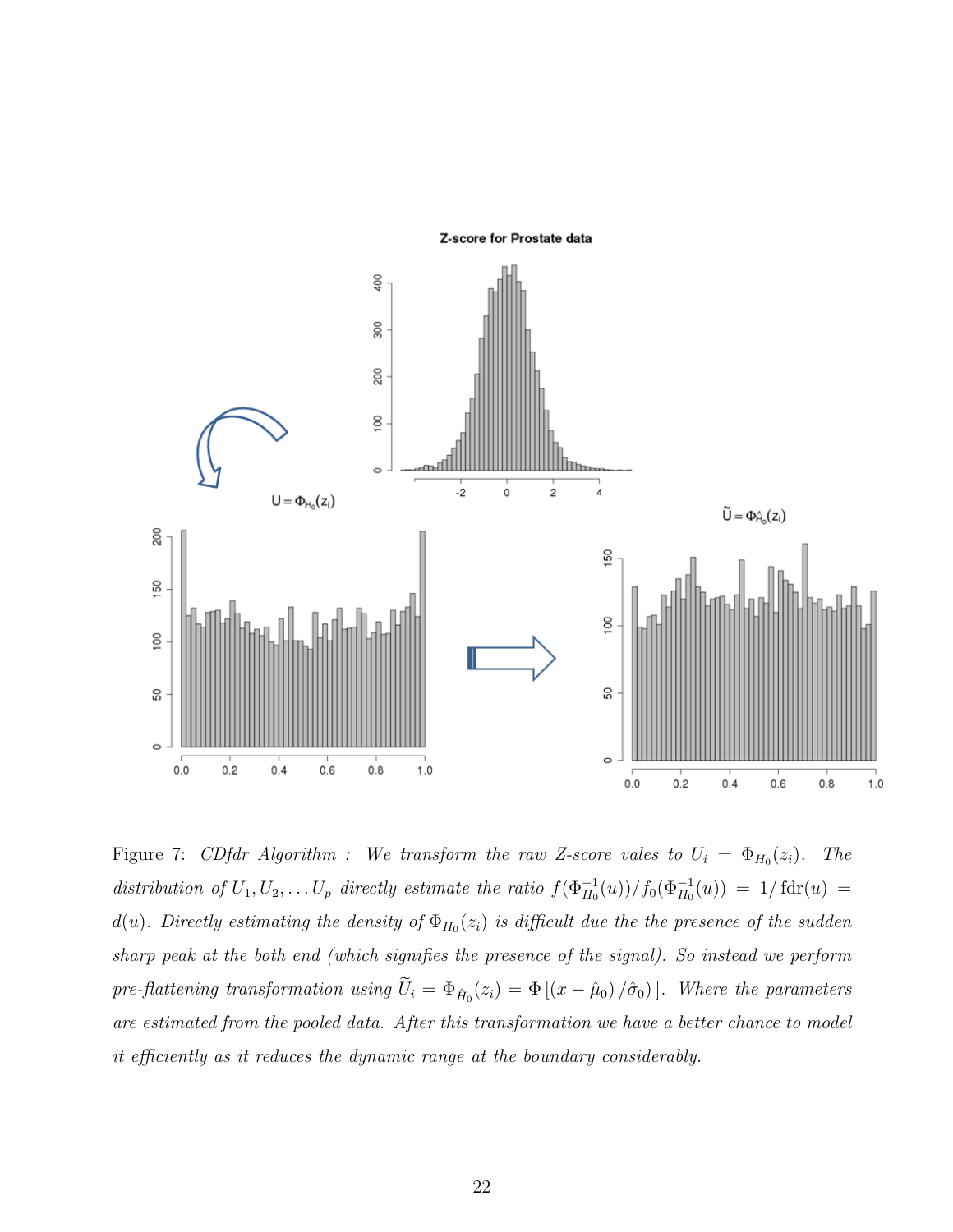$T_1, T_2, \ldots, T_p$ , to a pseudo-data  $U_1, U_2, \ldots, U_p$  on unit interval, which allows us to reformulate the problem into a problem of *testing uniformity in a unit interval*. This is one of the most important canonical problem of statistics and is of independent interest.

### Example

Bottom left panel of Figure [7](#page-21-0) shows the histogram of  $\Phi(z_i)$ ,  $i = 1, 2, \ldots, p$ , where  $z_i$  is the z-score for the ith gene in the Prostate dataset. There is a clear departure of uniformity specially in the two corners.

## Direct Approach to Ratio Estimation

Here we introduce a novel method that automatically estimate the ratio of two density in a single step and render some useful modeling and analysis convenience. The key is the following simple and yet deep fact about comparison density  $d(u)$  for one sample,

<span id="page-22-0"></span>**Proposition 1.** Density of U is  $f(F_0^{-1}(u))/f_0(F_0^{-1}(u)) = d(u)$ , where  $u = F_0(t)$ .

Proof. To see why this is the case first look at the corresponding distribution function

$$
\mathbb{P}(F_0(Z) \le u) = \mathbb{P}(Z \le F_0^{-1}(u)) = F(F_0^{-1}(u)),
$$

which implies that  $(F(F_0^{-1}(u)))' = f(F_0^{-1}(u))/f_0(F_0^{-1}(u)) = d(u)$ .  $\Box$ 

This is the main reason why we prefer to work with the inverse-fdr. Now let's look at a simple algorithm to estimate the fdr based on the previous observation.

### Simple Algorithm

I. Transform  $z \to F_{H_0}(z) = u$ .

II. Estimate density of u. This will give us the ratio of two density as a function of u. III. Find  $\{u, \hat{d}(u) > 5\}$ , as the conventional threshold for reporting signal/interesting variables

is 
$$
fdr(z) < 0.2
$$
.

### Nonparametric Pre-whitening [\(Parzen,](#page-26-0) [1979\)](#page-26-0)

Proposition [1](#page-22-0) reduce the problem of fdr estimation into a single density estimation problem. But conventional nonparametric density estimation encounter roadblock. Bottom left panel of Figure [7](#page-21-0) shows a typical shape of the p-values near the boundary. We expect this sudden peak in the variable selection scenario as the signal resides on the corner. Traditional nonparametric density estimators including exponential density performs poorly to capture the tail. Towards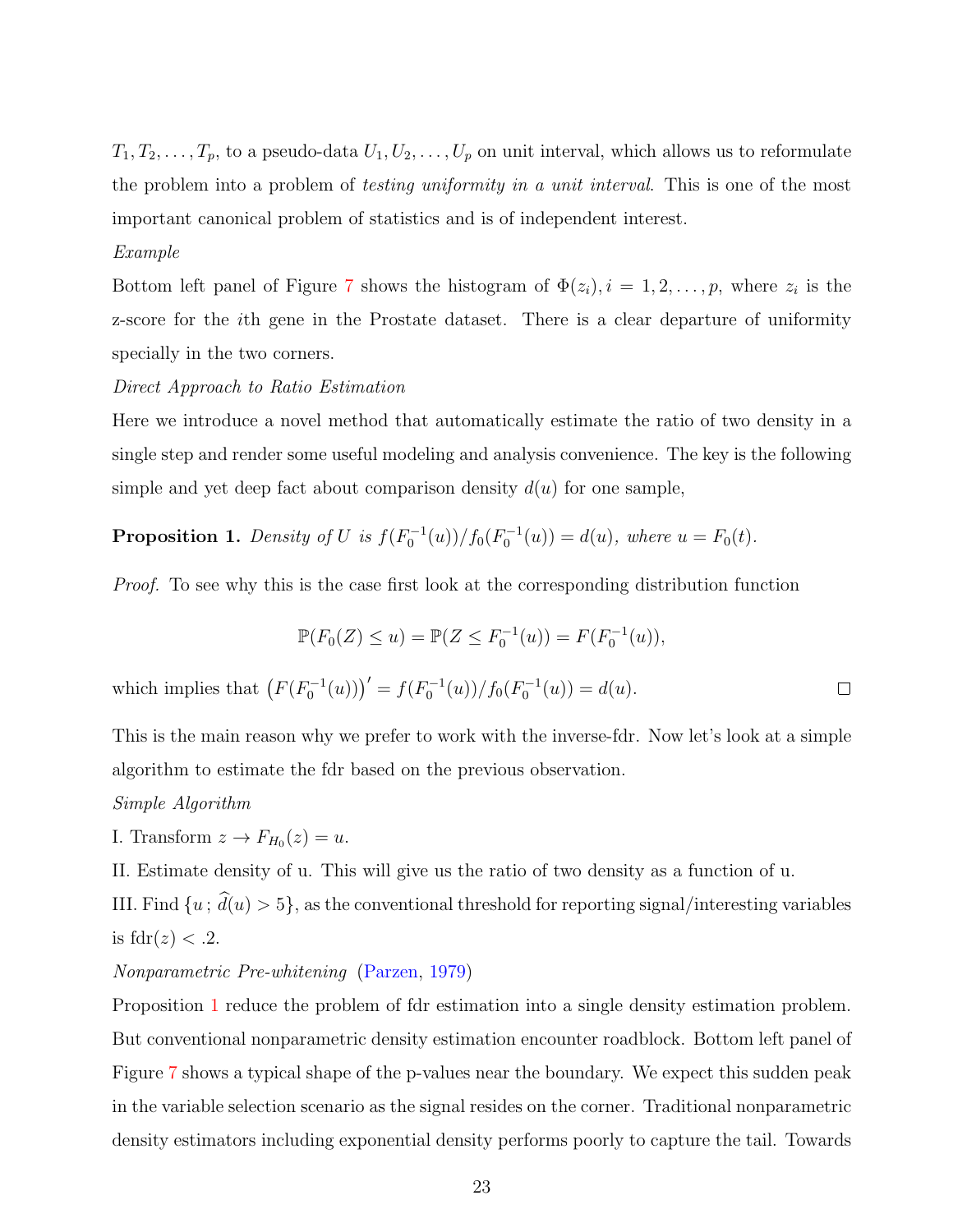this, we may note that  $\widehat{fdr}(u)$  is specially important for u's near the boundary as we expect to have significant variables at those regions. To overcome the challenge pose by this large dynamic range of the  $\tilde{d}$  near the corners we propose a nonparametric pre-flattened smoothing technique . Bottom right panel Figure [7](#page-21-0) illustrate the stabilizing/flattening effect which is the histogram of  $\widehat{F}_0(z)$ . Here  $\widehat{F}_0(z)$  can be interpreted as a pooled distribution under  $H_0$ . For prostate data, the mean and standard deviation for the pooled z-values turns out to be 0 and 1.135 and we choose  $\Phi(x/1.135)$  as  $\widehat{F}_0(z)$ . We introduce artificially the  $\widehat{F}_0(z)$  and write the ratio as,

$$
\frac{f(x)}{f_0(x)} = \frac{\hat{f}_0(x)}{f_0(x)} \frac{f(x)}{\hat{f}_0(x)},
$$
\n(6.2)

Note that the we have factorized the original ratio into two parts. In the first part there is no approximation error as we exactly know the function  $f_0$  and  $\widehat{f}_0$ , so there is no estimation exercise. This works as a adjusting weight. Only the second part involves the density approximation. But now the good news is that, the simple trick of iterative density estimation through pre-flattening enables us to estimate the *residual-ratio*  $f(x)/\widehat{f}_0(x)$ , much more efficiently compared to the original version  $f(x)/f_0(x)$ . In a broad sense our flattening technique could be considered as a regularization method for estimating ratio of two density.

Remark 3 (Novel Empirical Bayes Connection). Note that our approach is free from any assumption of mixture model. It involves no tuning parameter and is a fully data analytic approach. As ratio of two density is a integral part of Bayes rule, it is conceivable that our novel rank based methodology for estimating the ratio in a fully nonparametric way opens a powerful implication and interpretation from empirical Bayes prospective.

### 6.3 Back to the Prostate Data

In this section we will mention few findings for prostate cancer data and compare with other competing methods. fdr at the level  $.2$  was used for threshold selection and  $p_0$  was assumed to be 1. All of the method used the estimated empirical null as opposed to theoretical null model. For our case we have used the central matching estimation technique of [Efron](#page-25-4) [\(2004\)](#page-25-4). Table [3](#page-24-0) compares the variable selection performance of Locfdr, Mixfdr and CDfdr on the basis of Z-score. Whereas , Table [4](#page-24-1) compares the threshold selection procedure where we have use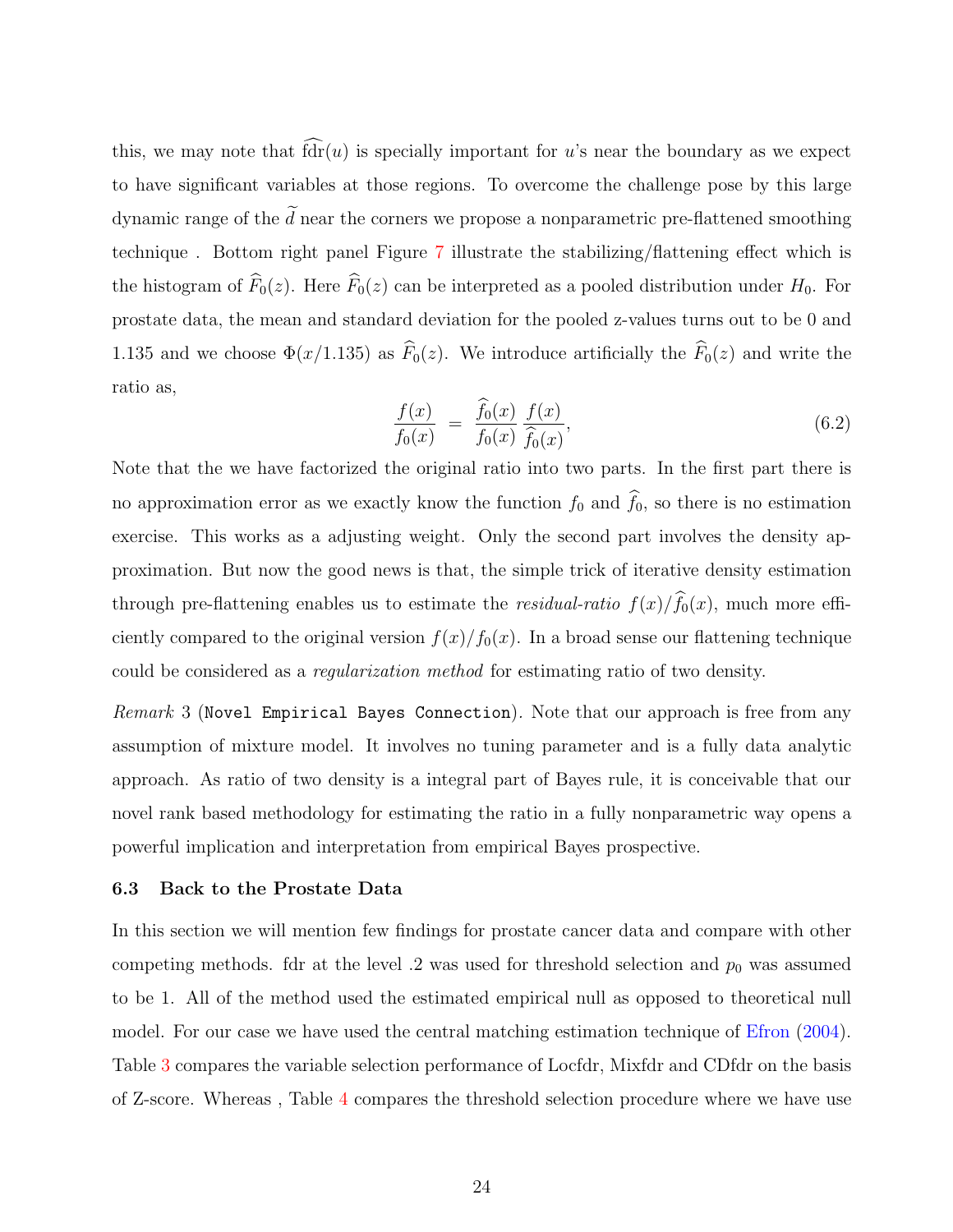<span id="page-24-0"></span>Table 3: Prostate Cancer data: Number of Variables selected using Z-score

| $Loefdr$   Mixfdr | CDfdr |
|-------------------|-------|
|                   |       |

<span id="page-24-1"></span>Table 4: Prostate Cancer data: Number of Variables selected using CR-statistic Locfdr | Mixfdr | CDfdr 13 10 19

only the first two components of our CR-statistic (Eq. [3.5\)](#page-13-1). R packages "locfdr" and "mixfdr" was used to implement the Locfdr and Mixfdr methodology.

Using our similar methodology we can inspect the higher order variable screening and thresholding performance exactly in the same way.

## 7 Discussion & Future Direction

Although the main goal of this article is variable selection the implicit aim is to demonstrate the effectiveness of quantile based comparison analysis as a means to generalize, unify different methodology for high dimensional inference. We made a effort to synthesize powerful applicable methodology combining several novel ideas of robust nonparametric statistics which can adapt for different data types. These development will possibly pave the way for modern analysis of high dimensional data using quantile, comparison density, mid distribution score function. One of the most attractive feature for our variable selection methodology is that, it generates explanation in terms of graphical tool. This graphical element of our method helps to translate *numbers* to *shapes* and thus act as a important diagnostic tool. In Section [4](#page-15-0) we have studied the novel stochastic process, called two sample comparison density empirical process (introduced by [Parzen](#page-26-2) [\(1983\)](#page-26-2)) and studied the asymptotic properties of our statistic. It has shown that, linear rank statistics, the Cramer-von Mises, Anderson-Darling and many more can be studied in a unified way and can be conveniently represented as a functional of this fundamental process. In Section [6.2](#page-20-1) we have neatly rewritten the fdr in terms of comparison density and established a novel connection with Empirical Bayes method. We have left untouched several important aspect including correlated variable selection, which is currently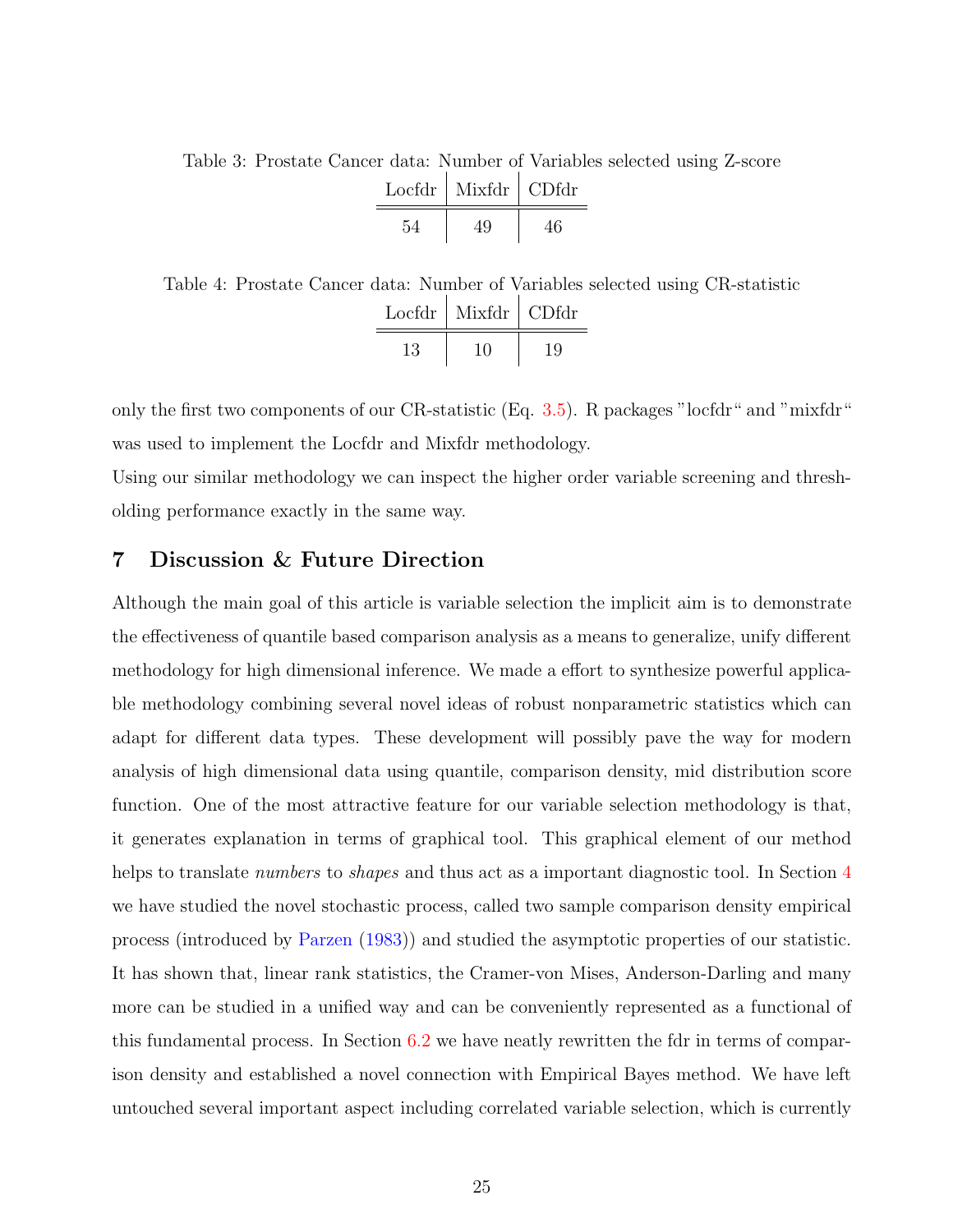under investigation. However, we believe that some key ideas presented in this article might be extended much further than we have managed to do. For example, in trying to describe fdr we have introduced the Pre-flattened smoothing approach in conjunction with one sample comparison density concept. We can use this idea for a general purpose semi-parametric density estimation technique where we can choose any reasonable parametric distribution to be our flattering function. We hope the present article will contribute to a better understanding of variable selection from a broader perspective.

## References

- <span id="page-25-7"></span>F. Abramovich, Y. Benjamini, David L. Donoho, and Iain M. Johnstone. Adapting to unknown sparsity by controlling the false discovery rate. Ann. Statist., 2:584–653., 2006.
- <span id="page-25-3"></span>Y. Benjamini and Y. Hochberg. Controlling the false discovery rate: a practical and powerful approach to multiple testing. J Roy Statist Soc Ser B., 57:289–300, 1995.
- <span id="page-25-0"></span>P. Diaconis and B. Efron. Computer-intensive methods in statistics. *Scientific American*, 248, 1983.
- <span id="page-25-4"></span>B. Efron. Large-scale simultaneous hypothesis testing. Journal of the American Statistical Association, 99:96–104., 2004.
- <span id="page-25-6"></span>B. Efron, J. Storey, and R. Tibshirani. Microarrays, empirical bayes methods, and false discovery rates. Journal of the American Statistical Association, 96:1151–60, 2001.
- <span id="page-25-1"></span>Andrew P. Feinberg and Rafael A. Irizarry. Stochastic epigenetic variation as a driving force of development, evolutionary adaptation, and disease. Proceedings of the National Academy of Sciences, 107:1757–1764, 2010.
- <span id="page-25-2"></span>Kasper D. Hansen, Winston Timp, Hector C. Bravo, Sarven Sabunciyan, Benjamin Langmead, Oliver G. McDonald, Bo Wen, Hao Wu, Yun Liu, Dinh Diep, Eirikur Briem, Kun Zhang, Rafael A. Irizarry, and Andrew P Feinberg. Increased methylation variation in epigenetic domains across cancer types. Nature Genetics, 43:768–775, 2011.
- <span id="page-25-5"></span>Omkar. Muralidharan. An empirical bayes mixture method for effect size and false discovery rate estimation. Annals of Applied Statistics, 4(1):422–438, 2010.